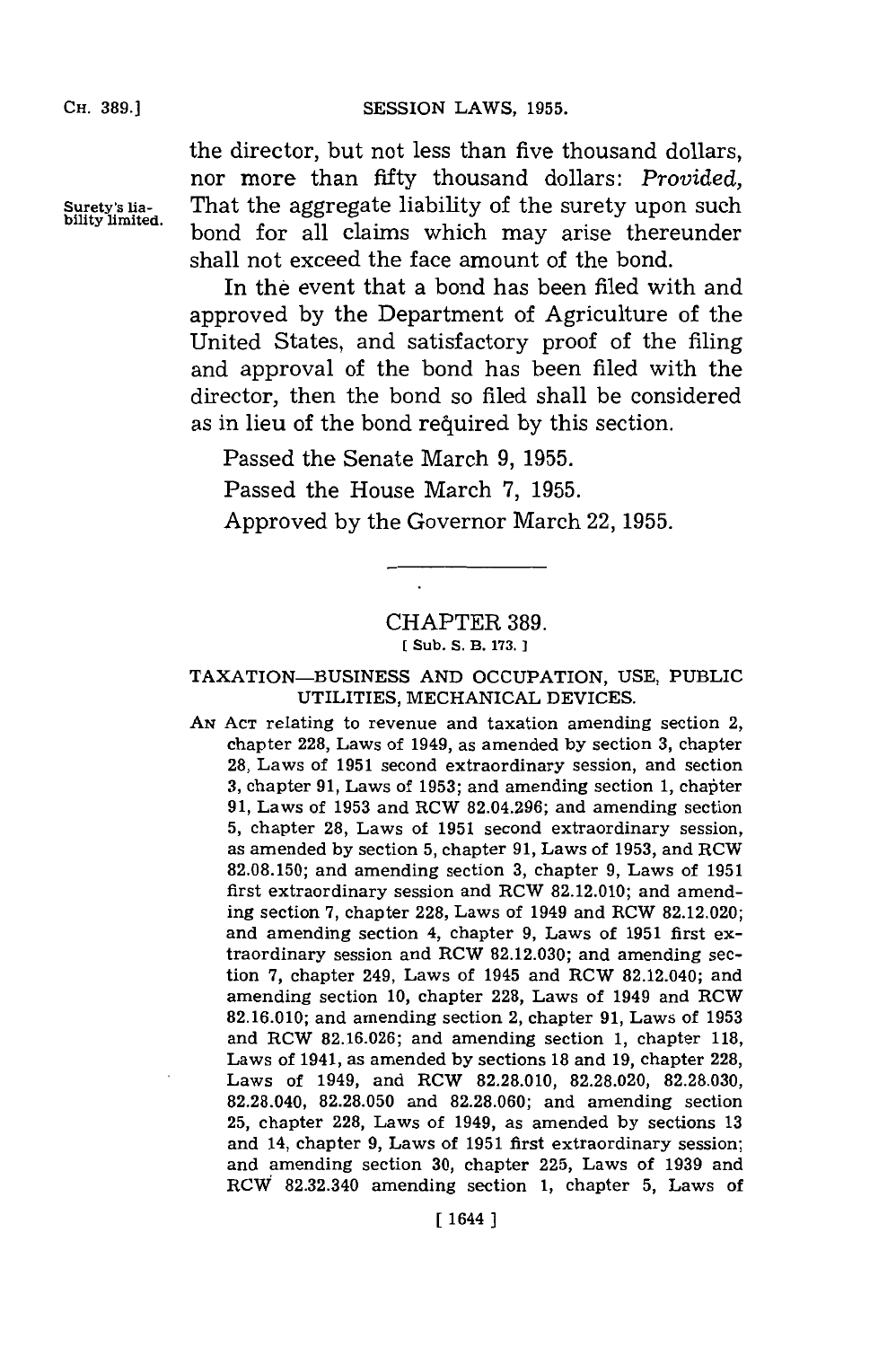**1950** extraordinary session as last amended **by** section 4, chapter **91,** Laws of **1953** and section 2, chapter **195,** Laws of **1953** and RCW 82.04.220, 82.04.230 and 82.04.240 through 82.04.290; and declaring an emergency.

# *Be it enacted by the Legislature of the State of Washington:*

**SECTION 1.** Section 2, chapter **228,** Laws of 1949 **Division and** as amended by section 3, chapter 28, Laws of 1951, second extraordinary session, and section **3,** chapter **.91,** Laws of **1953,** (heretofore codified as RCW **82-** .04.010 through 82.04.210) is divided and amended as set forth in sections 2 through 22 of this act.

SEC. 2. (RCW 82.04.010) For the purposes of this **Term**<br>the compact the purpose of this **Term** chapter, unless otherwise required by the context, the terms used herein shall have the meaning given to them in sections **3** through 22 of this act.

**SEC. 3.** (RCW 82.04.020) "Tax year" or "taxable **Enacted without** year" means either the calendar year, or the tax- **amendment.** payer's fiscal year when permission is obtained from **"Tax year."** the tax commission to use a fiscal year in lieu of the calendar year.

**SEC.** 4. (RCW 82.04.030) "Person" or "company," **Enacted** herein used interchangeably, means any individual, **amendment.** receiver, assignee, trustee in bankruptcy, trust, es- **"Person" or** tate, firm, copartnership, joint venture, club, company, joint-stock company, business trust, municipal corporation, corporation, association, society, or any group of individuals acting as a unit, whether mutual, cooperative, fraternal, nonprofit, or otherwise and the United States or any instrumentality thereof.

**SEC. 5.** (RCW 82.04.040) "Sale" means any trans- **Enacted** fer of the ownership of, title to, or possession of prop- without erty for a valuable consideration and includes any **"Sale."** activity classified as a "sale at retail" or "retail sale" under RCW 82.04.050. It includes conditional sale contracts, leases with option to purchase, and any

**[CH. 389.**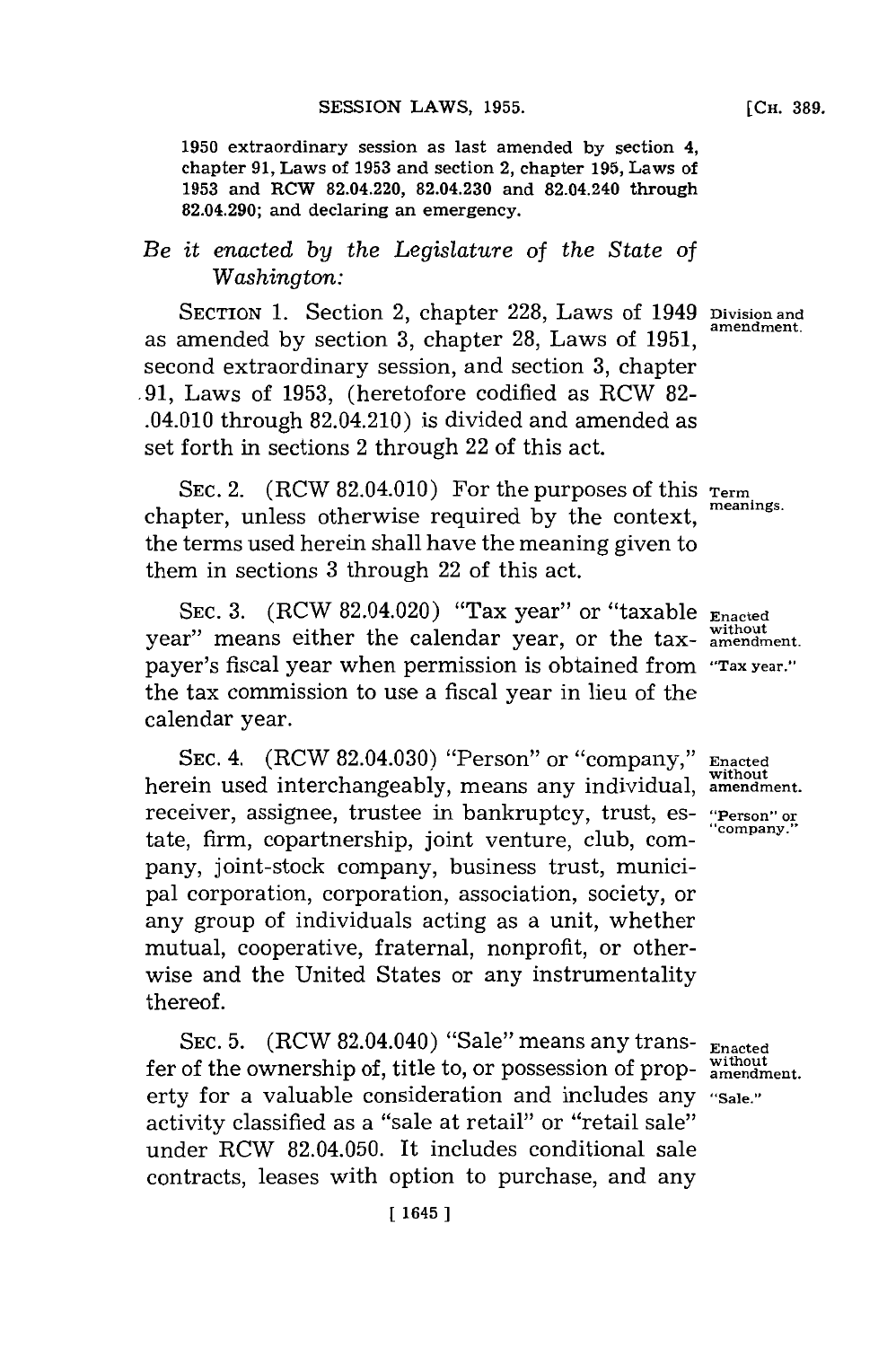other contract under which possession of the property is given to the purchaser but title is retained **by** the vendor as security for the payment of the purchase price. It also includes the furnishing of food, drink, or meals for compensation whether consumed upon the premises or not.

**"Casual or** "Casual or isolated sale" means a sale made **by** <sup>a</sup> **isolated sale."** person who is not engaged in the business of selling the type of property involved.

**'Sale at re- SEC. 6.** (RCW 82.04.050) "Sale at retail" or "retail sale" means every sale of tangible personal property (including articles produced, fabricated, or imprinted) other than a sale to one who purchases for the purpose of resale as tangible personal property in the regular course of business or for the purpose of consuming the property purchased in producing for sale a new article of tangible personal property or substance, of which such property becomes an ingredient or component or is a chemical used in processing, when the primary purpose of such chemical is to create a chemical reaction directly through contact with an ingredient of a new article being produced **for** sale. The term also means every sale of tangible personal property to persons engaged in any business which is taxable under RCW 82.04- **.280,** subsection (2), and 82.04.290.

> The term "sale at retail" or "retail sale" shall include the sale of or charge made for tangible personal property consumed and/or for labor and services rendered in respect to the following: **(1)** The installing, repairing, cleaning, altering, imprinting, or improving of tangible personal property of or for consumers, excluding, however, services rendered in respect to live animals, birds and insects; (2) the constructing, repairing, decorating, or improving of new or existing buildings or other structures under, upon, or above real property of or for consumers, including the installing or attaching of any article of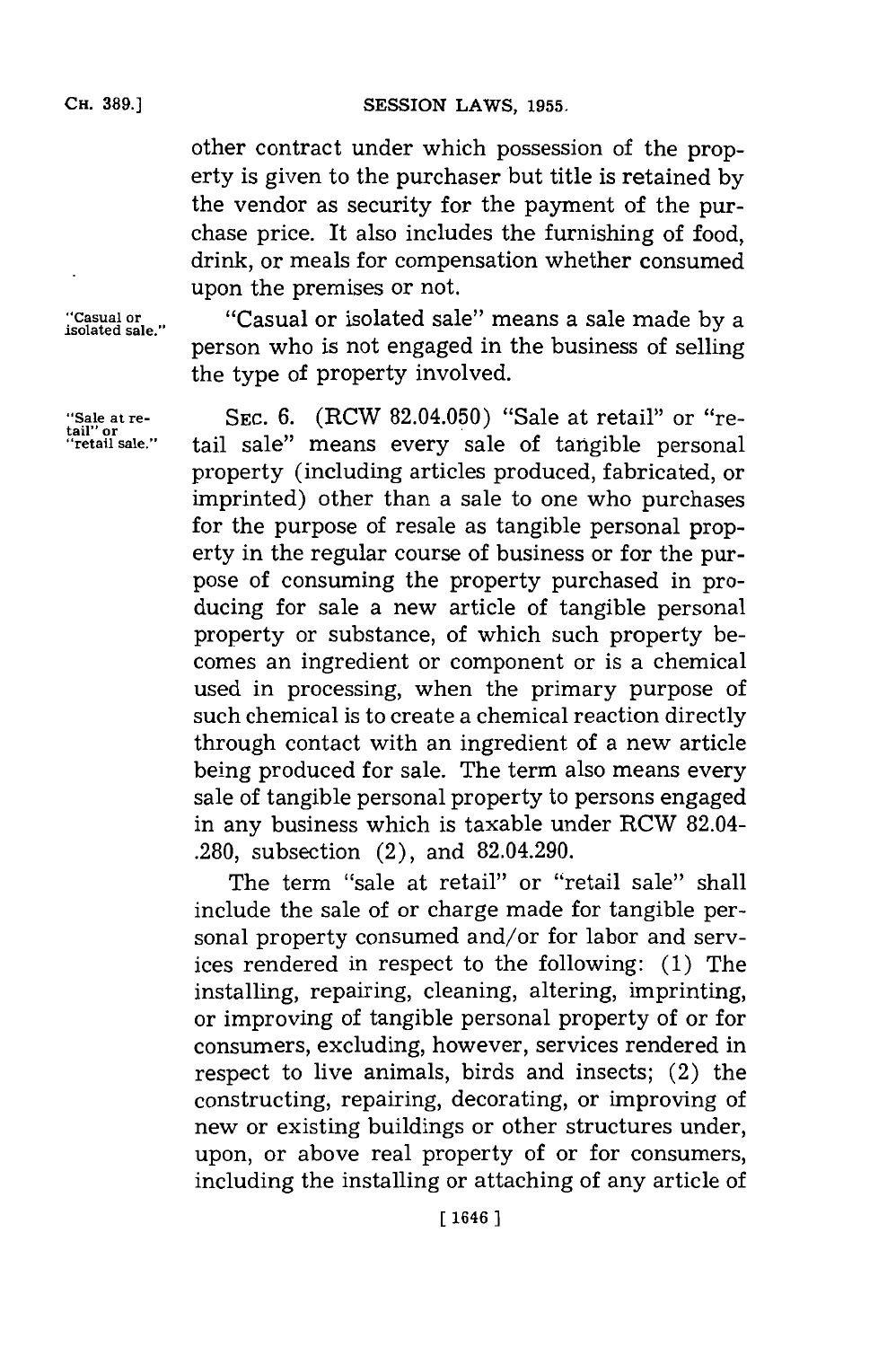tangible personal property therein or thereto, whether or not such personal property becomes a part of the realty **by** virtue of installation, and shall also include the sale of services or charges made for the clearing of land and the moving of earth to the extent necessary **for** such constructing or improving, unless the charge therefor is stated separately from other charges made in connection with the work performed, under such rules as the tax commission may prescribe; **(3)** as a temporary tax until July **1, 1957** for the furnishing of lodging and related services to transients in or **by** a hotel, rooming house, tourist court, motel, trailer camp, and the granting of any similar license to use real property, as distinguished from the renting or leasing of real property, and it shall be presumed that the occupancy of real property for a continuous period of one month or more constitutes a rental or lease of real property and not a mere license to use or enjoy the same.

The term shall not include the sale of or charge sale at retail **shall not** made for labor and services rendered in respect to **include.** the mere cleaning, fumigating, razing, or moving of existing buildings or structures, or the building, repairing, or improving of any publicly owned street, place, road, highway, bridge, or trestle which is used or to be used primarily for foot or vehicular traffic, nor shall it include sales of feed, seed, fertilizer, and spray materials to persons for the purpose of producing for sale any agricultural product whatsoever, including milk, eggs, wool, fur, meat, honey, or other substances obtained from animals, birds, or insects.

**SEC. 7.** (RCW 82.04.060) "Sale at wholesale" **Enacted** or "wholesale sale" means any sale of tangible personal property and any sale of or charge made for "Sale at the left of property and any sale of or charge made for  $\frac{1}{2}$ labor and services rendered in respect to real or personal property, which is not a sale at retail.

**This section amended by sec. 4, chap. 10, Laws Ex. Session, 1955.**

without<br>amendment.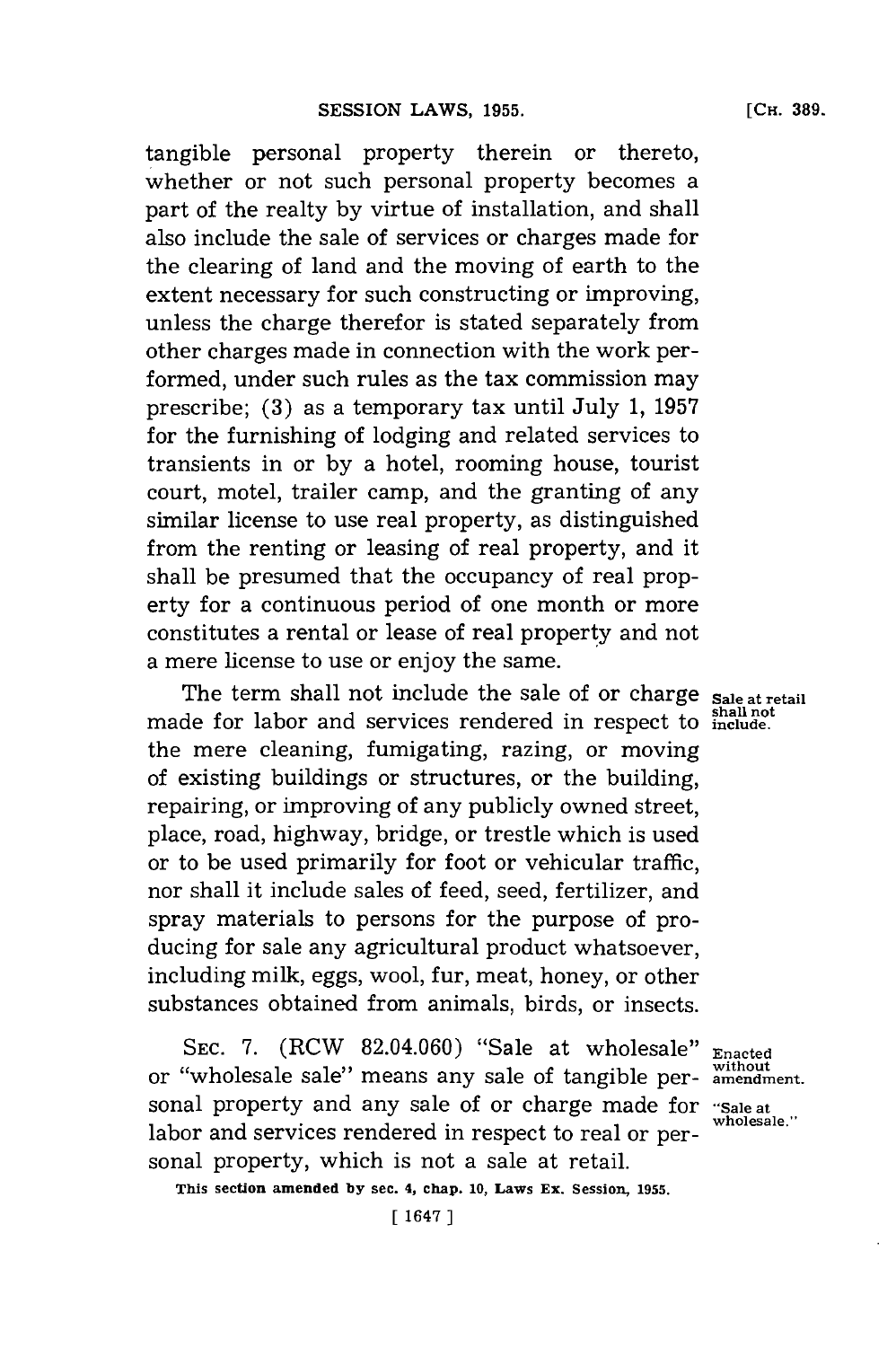**ceeds of sales."**

Enacted **SEC. 8.** (RCW 82.04.070) "Gross proceeds of without amendment. sales" means the value proceeding or accruing from **amendment.** sales" means the value proceeding or accruing from the sale of tangible personal property and/or for services rendered, without any deduction on account of the cost of property sold, the cost of materials used, labor costs, interest, discount paid, delivery

> costs, taxes, or any other expense whatsoever paid or accrued and without any deduction on account of losses.

**Enacted SEC. 9.** (RCW **82.04.080)** "Gross income of the **without.** business" means the value proceeding or accruing **by** reason of the transaction of the business engaged in **"Gross income** and includes gross proceeds of sales, compensation **of the** for the rendition of services, gains realized from trading in stocks, bonds, or other evidences of indebtedness, interest, discount, rents, royalties, fees, commissions, dividends, and other emoluments however designated, all without any deduction on account of the cost of tangible property sold, the cost of materials used, labor costs, interest, discount, delivery costs, taxes, or any other expense whatsoever paid or accrued and without any deduction on account of losses.

**Enacted SEC. 10.** (RCW 82.04.090) "Value proceeding or accruing" means the consideration, whether money, **"Valpe pro-** credits, ihs or other prpryexpressed i em **ceeding** orrihsprpryntem **accruing."** of money, actually received or accrued. The term shall be applied, in each case, on a cash receipts or accrual basis according to which method of accounting is regularly employed in keeping the books of the taxpayer. The tax commission may provide **by** regulation that the value proceeding or accruing from sales on the installment plan under conditional contracts of sale may be reported as of the dates when the payments become due.

**Enacted SEC. 11.** (RCW 82.04.100) "Extractor" means every person who from his own land or from the land of another under a right or license granted

**without**

**without**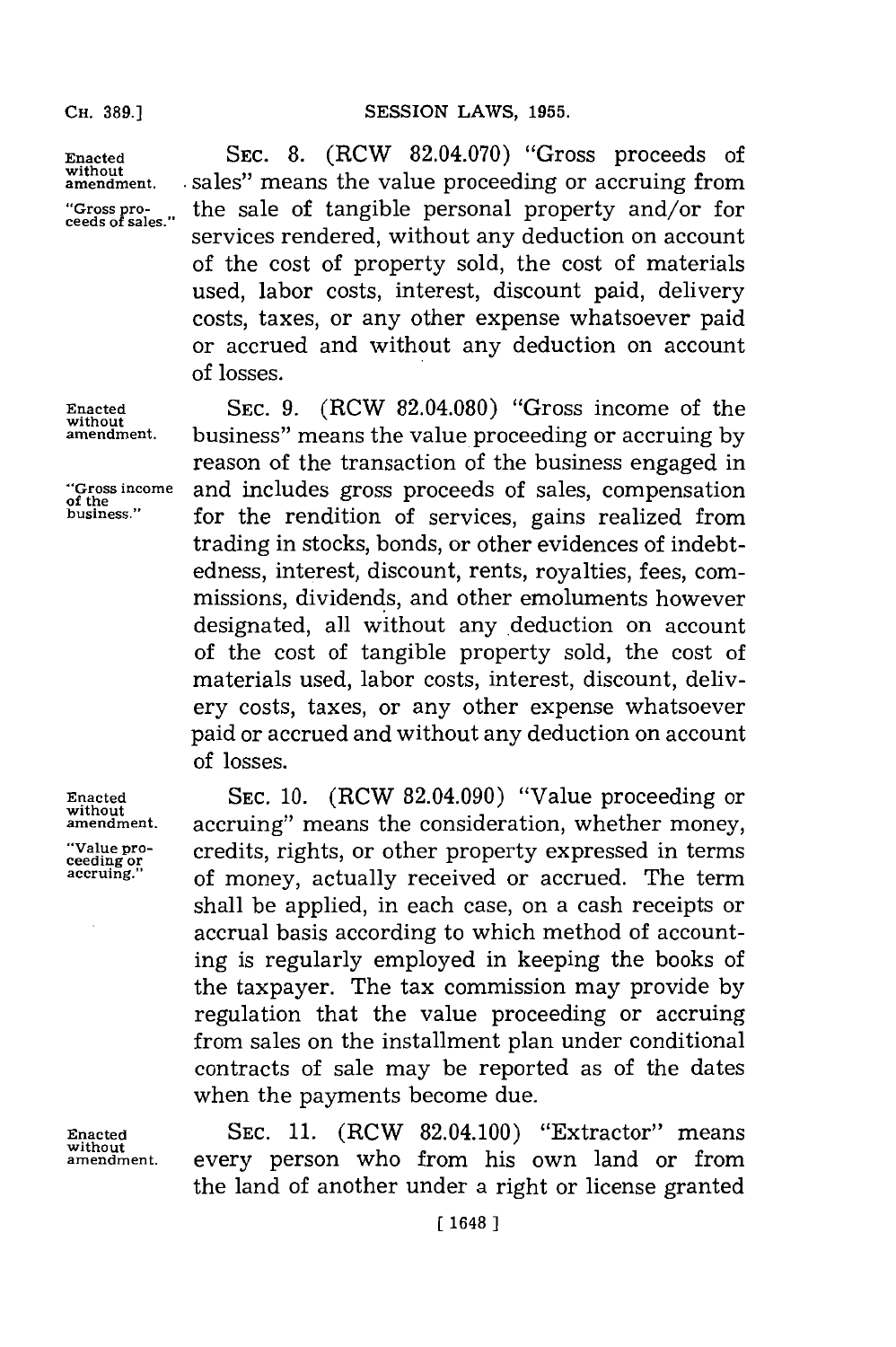**by** lease or contract, either directly or **by** contracting **'Extractcr."** with others for the necessary labor or mechanical services, for sale or for commercial or industrial use mines, quarries, takes or produces coal, oil, natural gas, ore, stone, sand, gravel, clay, mineral or other natural resource product, or fells, cuts or takes timber or other natural products, or takes, cultivates, or raises fish, shell fish, or other sea or inland water foods or products. It does not include persons performing under contract the necessary labor or mechanical services for others.

**SEC.** 12. (RCW 82.04.110) "Manufacturer" means **Enacted** every person who, either directly or **by** contracting **amendment.** with others for the necessary labor or mechanical services, manufactures for sale or for commercial or "Manufacindustrial use from his own materials or ingredients any articles, substances or commodities. When the owner of equipment or facilities furnishes, or sells to the customer prior to manufacture, all or a portion of the materials that become a part or whole of the manufactured article, the tax commission shall prescribe equitable rules for determining tax liability.

**SEC. 13.** (RCW 82.04.120) "To manufacture" em- **Enacted** braces all activities of a commercial or industrial amendment. nature wherein labor or skill is applied, by hand **"To manu**or machinery, to materials so that as a result thereof **facture,"** a new, different or useful article of tangible personal property or substance of trade or commerce is produced and shall include the production or fabrication of special made or custom made articles.

**SEC.** 14. (RCW 82.04.130) "Commercial or in- **Enacted without** dustrial use" means the following uses of products, **amendment.** including byproducts, by the extractor or manu- **"Commercial**<br>facturer thereof: use." facturer thereof:

**(1)** Any use as a consumer; and

(2) The manufacturing of articles, substances or commodities from extracted products, including byproducts.

**without**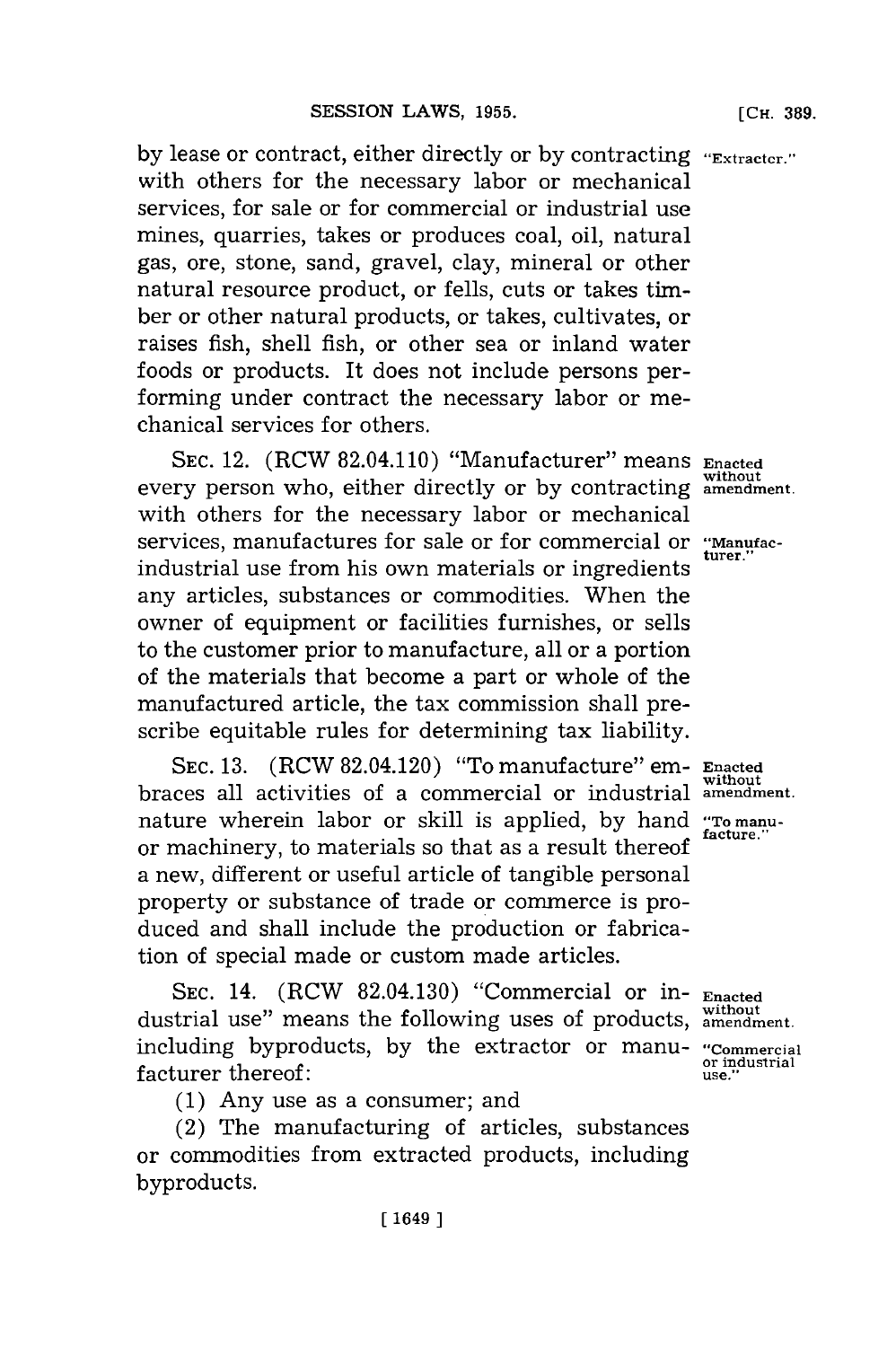### **CH. 389.]**

**without**

count.

**without**

# **SESSION LAWS, 1955.**

**Enacted SEC. 15.** (ROW 82.04.140) "Business" includes **without.** all activities engaged in with the object of gain, ben- **"Business."** efit, or advantage to the taxpayer or to another person or class, directly or indirectly.

**Enacted SEC. 16.** (ROW 82.04.150) "Engaging in busi**withdmt.** ness" means commencing, conducting, or continuing **":Engaging'in** in business and also the exercise of corporate or franchise powers as well as liquidating a business when the liquidators thereof hold themselves out to the public as conducting such business.

**Enacted SEC. 17.** (RCW 82.04.160) "Cash discount" means a deduction from the invoice price of goods or **"Cash dis-** charge for services which is allowed if the bill is paid on or before a specified date.

**Enacted SEC. 18.** (RCW **82.04.170)** "Tuition fee" includes without<br>amendment. library, laboratory, health service and other special fees, and amounts charged for room and board **by "Tuition fee."** an educational institution when the property or service for which such charges are made is furnished exclusively to the students or faculty of such institu- **"Educational** tion. "Educational institution," as used in this section, means only those institutions created or generally accredited as such **by** the state and offering to students an educational program of a general academic nature or those institutions which are not operated for profit and which are privately endowed under a deed of trust to offer instruction in trade, industry, and agriculture, but not including specialty schools, business colleges, other trade schools, or similar institutions.

**Enacted SEC. 19.** (RCW **82.04.180)** "Successor" means any person who, through direct or mesne conveyance, **"Successor."** purchases or succeeds to the business, or portion thereof, or the whole or any part of the stock of goods, wares, merchandise, or fixtures or any interest therein of a taxpayer quitting, selling out, exchanging, or otherwise disposing of his business. Any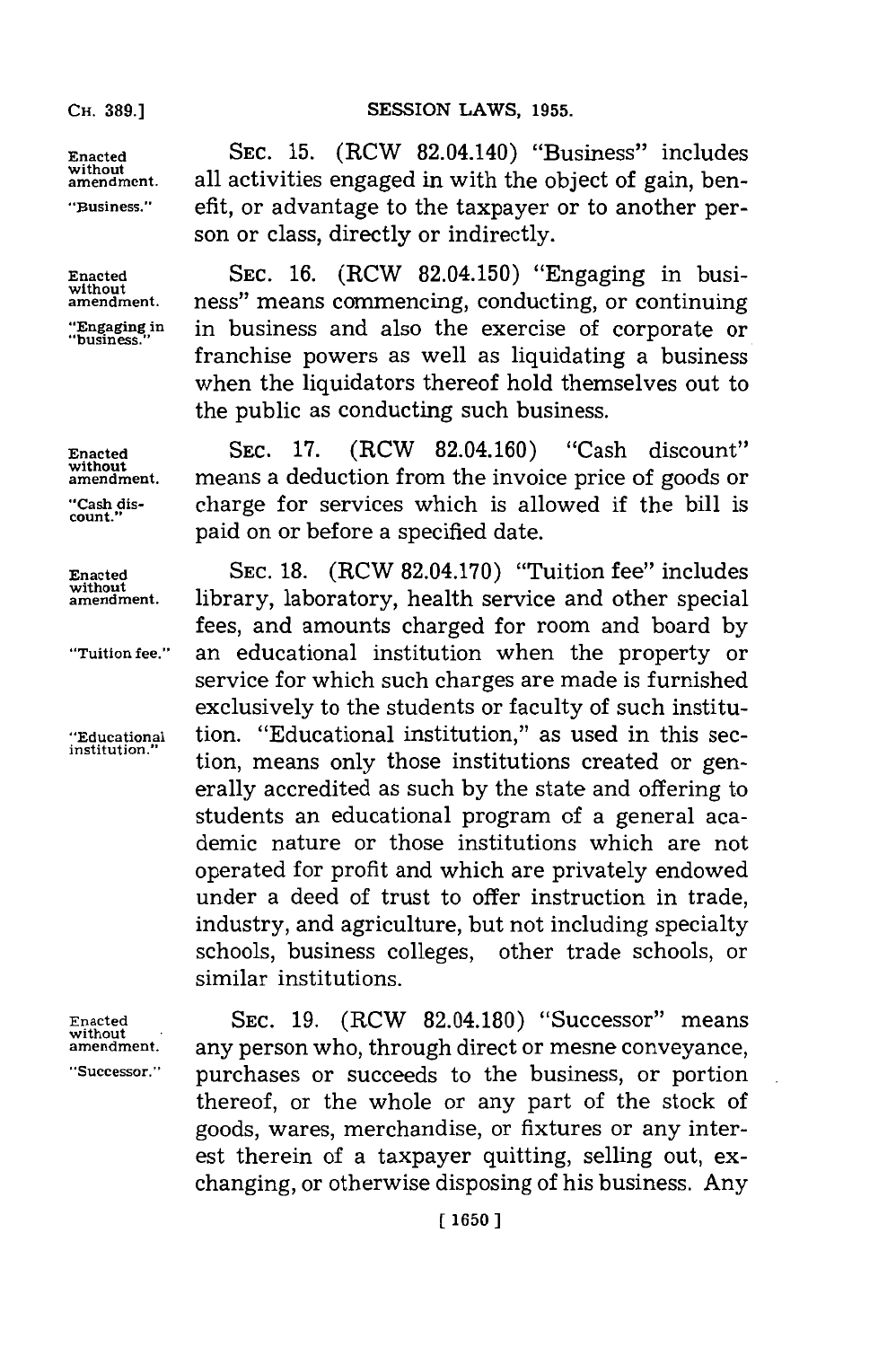**[CH. 389.**

person obligated to fulfill the terms of a contract shall be deemed a successor to any contractor defaulting in the performance of any contract as to which such person is a surety or guarantor.

**SEC.** 20. (RCW 82.04.190) "Consumer" means **Enacted** the following:

*(1)* Any person who purchases, acquires, owns, **"Consumer."** holds, or uses any article of tangible personal property other than for the purpose of resale as tangible personal property in the regular course of business or for the purpose of consuming such property in producing for sale a new article of tangible personal property or a new substance, of which such property becomes an ingredient or component or is a chemical used in processing, when the primary purpose of such chemical is to create a chemical reaction directly through contact with an ingredient of a new article being produced for sale;

(2) Any person engaged in the business of rendering professional or personal services to persons (as distinguished from services rendered to property of persons) and who are taxable under RCW 82.04- **.290;**

**(3)** Any person engaged in the business of contracting for the building, repairing or improving of any publicly owned street, place, road, highway, bridge or trestle which is used or to be used primarily for foot or vehicular traffic, in respect, however, only to tangible personal property used or consumed in such business;

(4) Any person who is an owner, lessee or has the right of possession to or an easement in real or personal property which is being constructed, repaired, improved, cleaned, imprinted, or otherwise altered **by** a person engaged in business, excluding only the United States, the state, and its political subdivisions in respect to labor and services rendered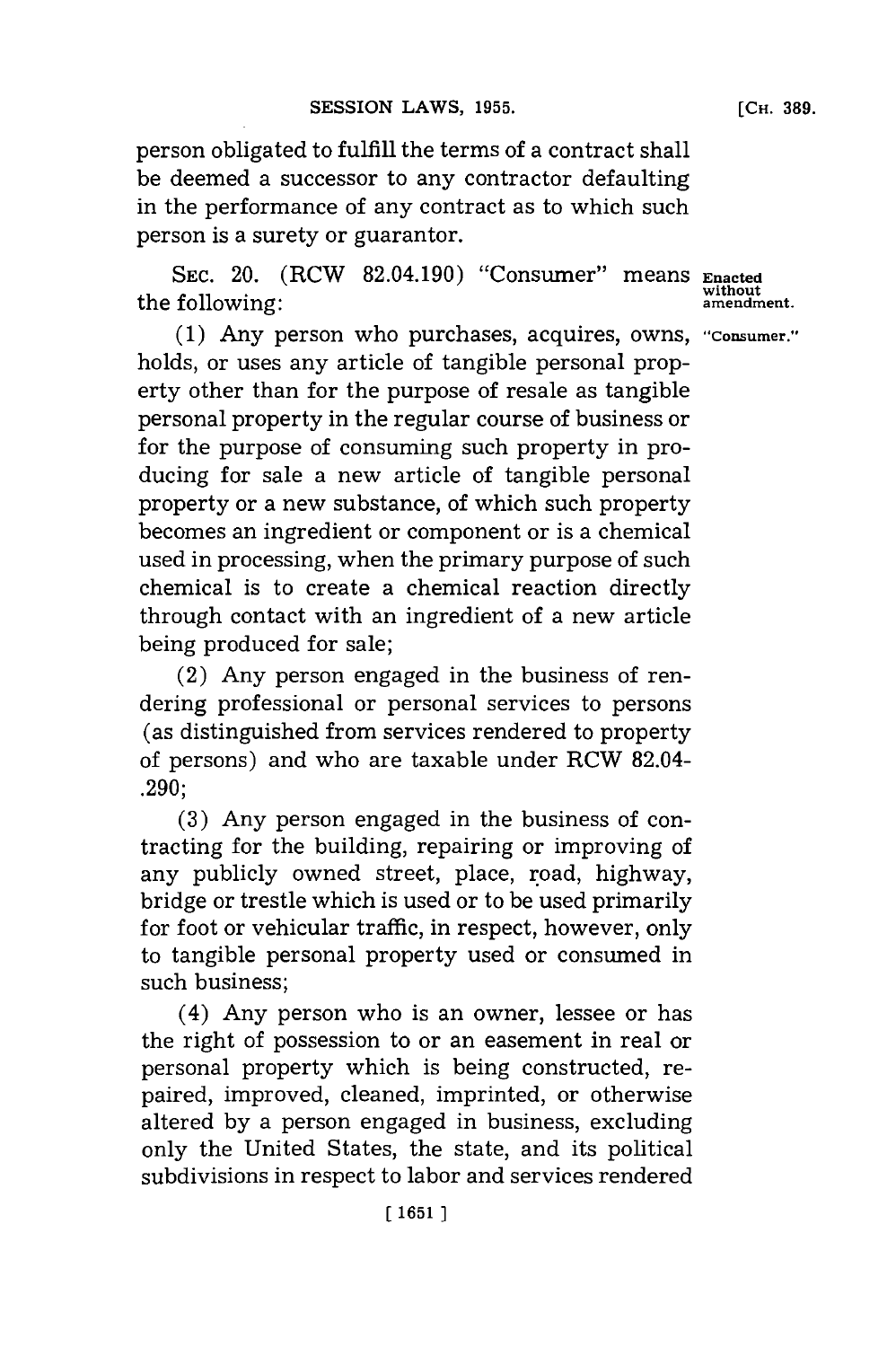to their real property which is used or held for public road purposes.

within the exterior boundaries of the state.

**SEC.** 21. (RCW 82.04.200) "In this state" or "within this state" includes all federal areas lying

**Enacted without amendment.**

**"In this state."~**

**Enacted without amendment.**

**"Byproduct."**

**SEC.** 22. (RCW 82.04.210) "Byproduct" means any additional product, other than the principal or intended product, which results from extracting or manufacturing activities and which has a market value, without regard to whether or not such additional product was an expected or intended result of the extracting or manufacturing activities.

**Amendment.**

**Additional tax levied on privilege of engaging in business activities.**

**SEC. 23.** Section **1,** chapter **91,** Laws of **1953** and RCW **82.04.296** are each amended to read as follows: From and after the first day of May, **1955,** until the thirtieth day of June, **1957** there is levied and shall be collected from every person for the act or privilege of engaging in business activities, as a part of the tax imposed **by** this chapter and as a temporary increase thereof, an additional tax in the amount of twenty percent of the tax payable under this chapter. To facilitate collection of this additional tax, the tax commission is authorized to adjust the basic rates of persons to which this section applies in such manner as to reflect the exact amount of the additional tax hereby imposed.

**This section also amended by sec. 1, chap. 10, Laws Ex. Session, 1955.**

**Amendment.**

**SEC.** 24. Section **3,** chapter **9,** Laws of **1951** first extraordinary session and RCW **82.12.010** are each amended to read as follows:

**Defined.**

**'Value of the article used."**

For the purposes of this chapter:

**(1)** "Value of the article used" shall mean the consideration, whether money, credit, rights, or other property, expressed in terms of money, paid or given or contracted to be paid or given **by** the purchaser to the seller for the article of tangible personal property, the use of which is taxable under this chapter. The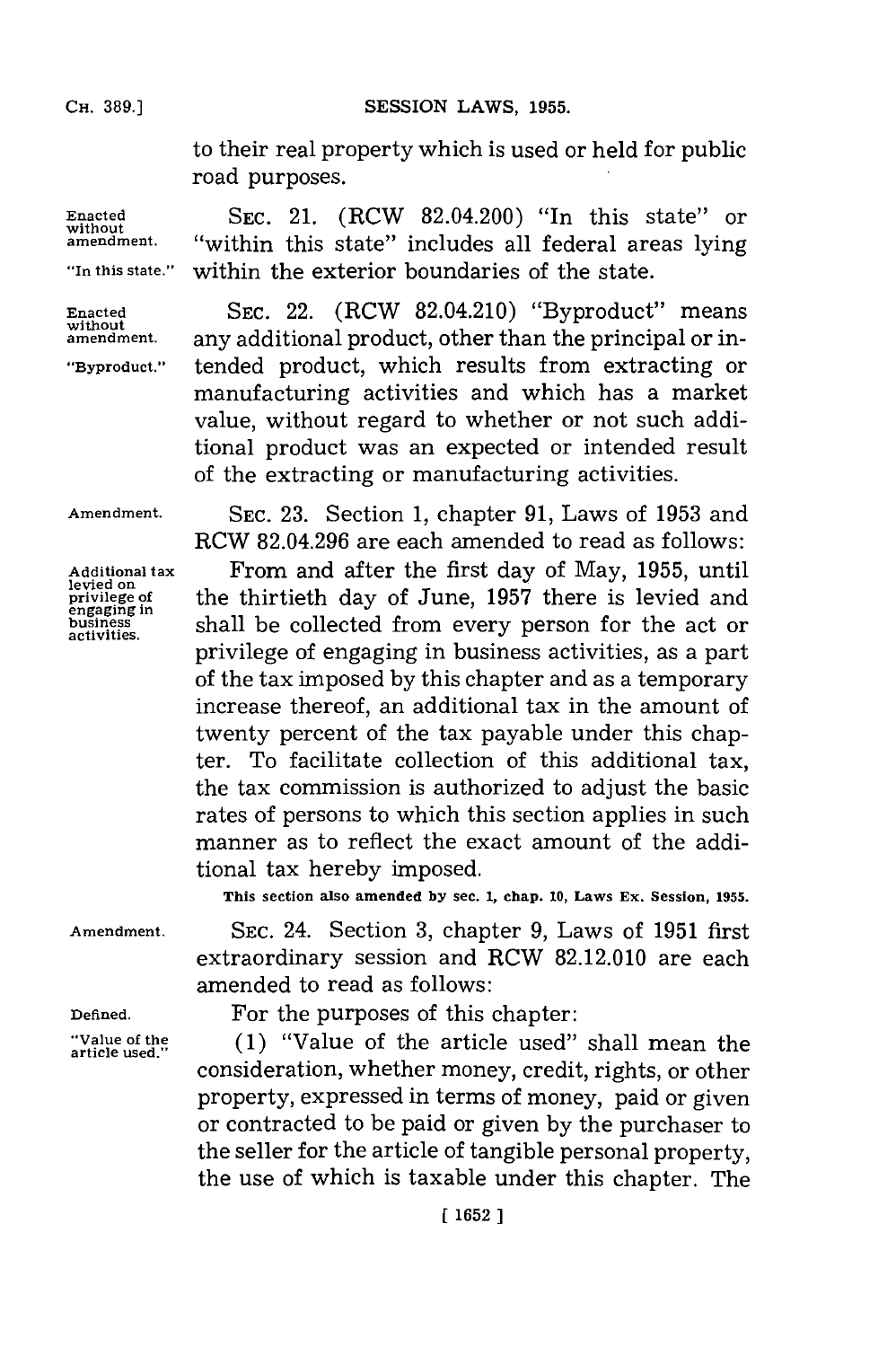term includes, in addition to the consideration paid or given or contracted to be paid or given, the amount of any tariff or duty paid with respect to the importation' of the article used. In case the article used is acquired **by** lease or **by** gift or is extracted, produced, or manufactured **by** the person using the same or is sold under conditions wherein the purchase price does not represent the true value thereof, the value of the article used shall be determined as nearly as possible according to the retail selling price at place of use of similar products of like quality and character under. such rules and regulations as the tax commission may prescribe;

(2) "Use," "used," "using," or "put to use" shall have their ordinary meaning, and shall mean the "Using."<br>"Using." Tusing." first act within this state by which the taxpayer takes or assumes dominion or control over the article of tangible personal property (as a consumer), and include installation, storage, withdrawal from storage, or any other act preparatory to subsequent actual use or consumption within this state;

**(3)** "Taxpayer" and "purchaser" include all per- **"Taxpayer."** sons included within the meaning of the word **"Purchaser."** "buyer" and the word "consumer" as defined in chapters 82.04 and **82.08;**

(4) "Retailer" means every person engaged in **"Retailer."** the business of selling tangible personal property at retail and every person required to collect from purchasers the tax imposed under this chapter;

**(5)** The meaning ascribed to words and phrases in chapters 82.04 and **82.08,** insofar as applicable, shall have full force and effect with respect to taxes imposed under the provisions of this chapter. "Con- **"Consumer."** sumer," in addition to the meaning ascribed to it in chapters 82.04 and **82.08** insofar as applicable, shall also mean any person who distributes or displays, or causes to be distributed or displayed, any article of tangible personal property, except newspapers,

**[ 1653**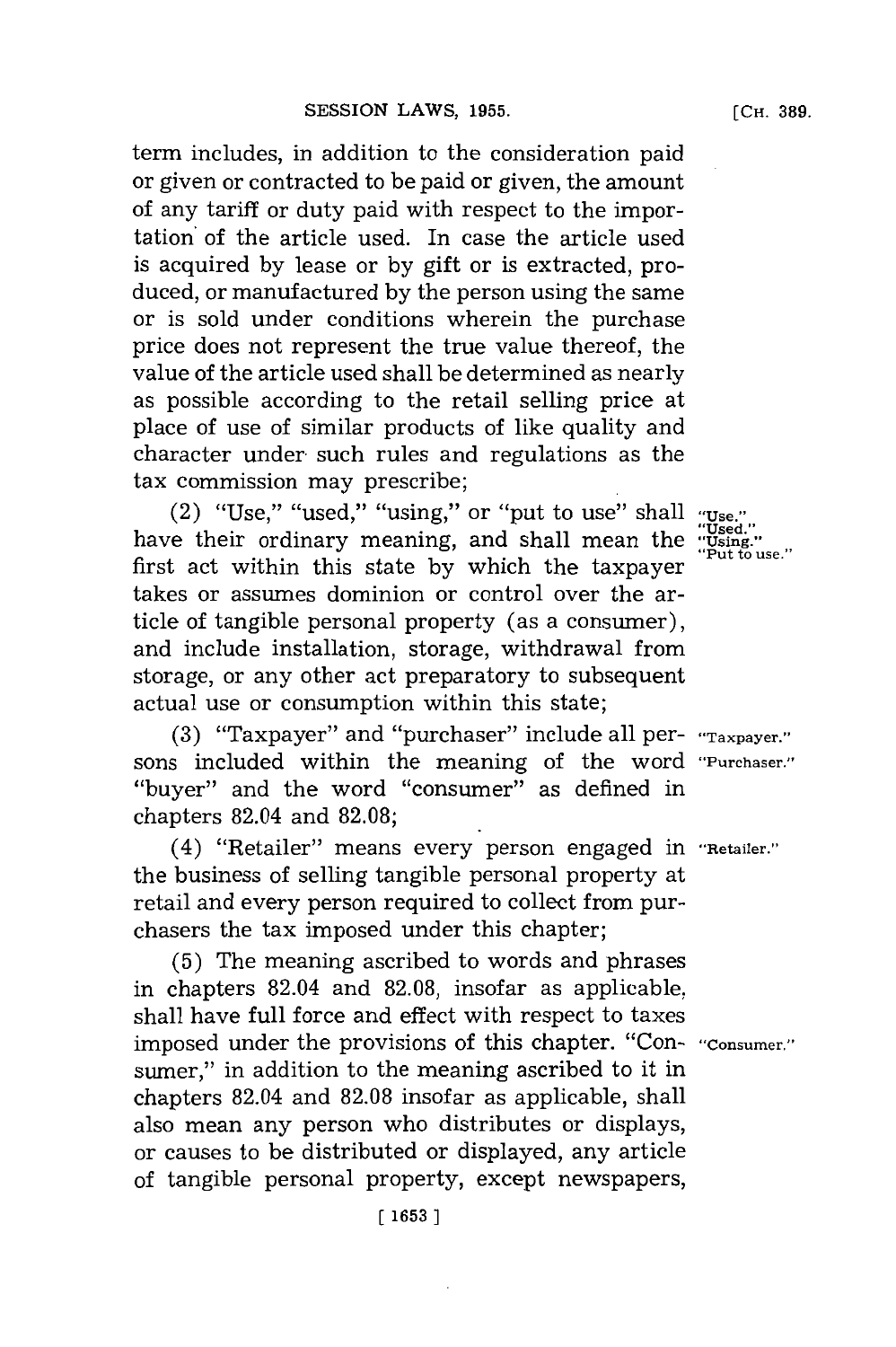the primary purpose of which is to promote the sale of products or services.

**personal**

**of tax.**

**Amendment. SEc. 25.** Section **7,** chapter **228;,** Laws of 1949 and RCW **82.12.020** are each amended to read as follows:

Excise tax **There** is hereby levied and there shall be collevied on use lected from every person in this state a tax or excise lected from every person in this state a tax or excise for the privilege of using within this state as a consumer any article of tangible personal property purchased at retail, or acquired **by** lease, gift or bailment, or extracted or produced or manufactured **by** the person so using the same: *Provided,* That the tax liability imposed **by** this chapter upon the use of tangible personal property **by** a lessee or bailee **Primary lia-** thereof shall not be construed as affecting the pri- **bility not affected.** mary liability under this chapter of the lessor or **No application.** bailor of said property. This tax will not apply with respect to the use of any article of tangible personal property purchased, extracted, produced or manufactured outside this state until the transportation of such article has finally ended or until such article has become commingled with the general mass of property in this state. This tax shall apply to the use of every article of tangible personal property, including property acquired at a casual or isolated sale, and including byproducts used **by** the manufacturer thereof, except as hereinafter provided, irrespective of whether the article or similar articles are manufactured or are available for purchase within this state. Except as provided in subdivision (2) of RCW **82.12.030,** payment **by** one purchaser or user of tangible personal property of the tax imposed **by** chapter **82.08** or **82.12** shall not have the effect of exempting any other purchaser or user of the same property from the taxes imposed **by** such chapters. **Computation** The tax shall be levied and collected in an amount **of tax.** equal to the value of the article used **by** the taxpayer multiplied **by** the rate of three percent.

**This section also amended by sec. 3, chap. 10, Laws Ex. Session, 1955.**

**[ 1654**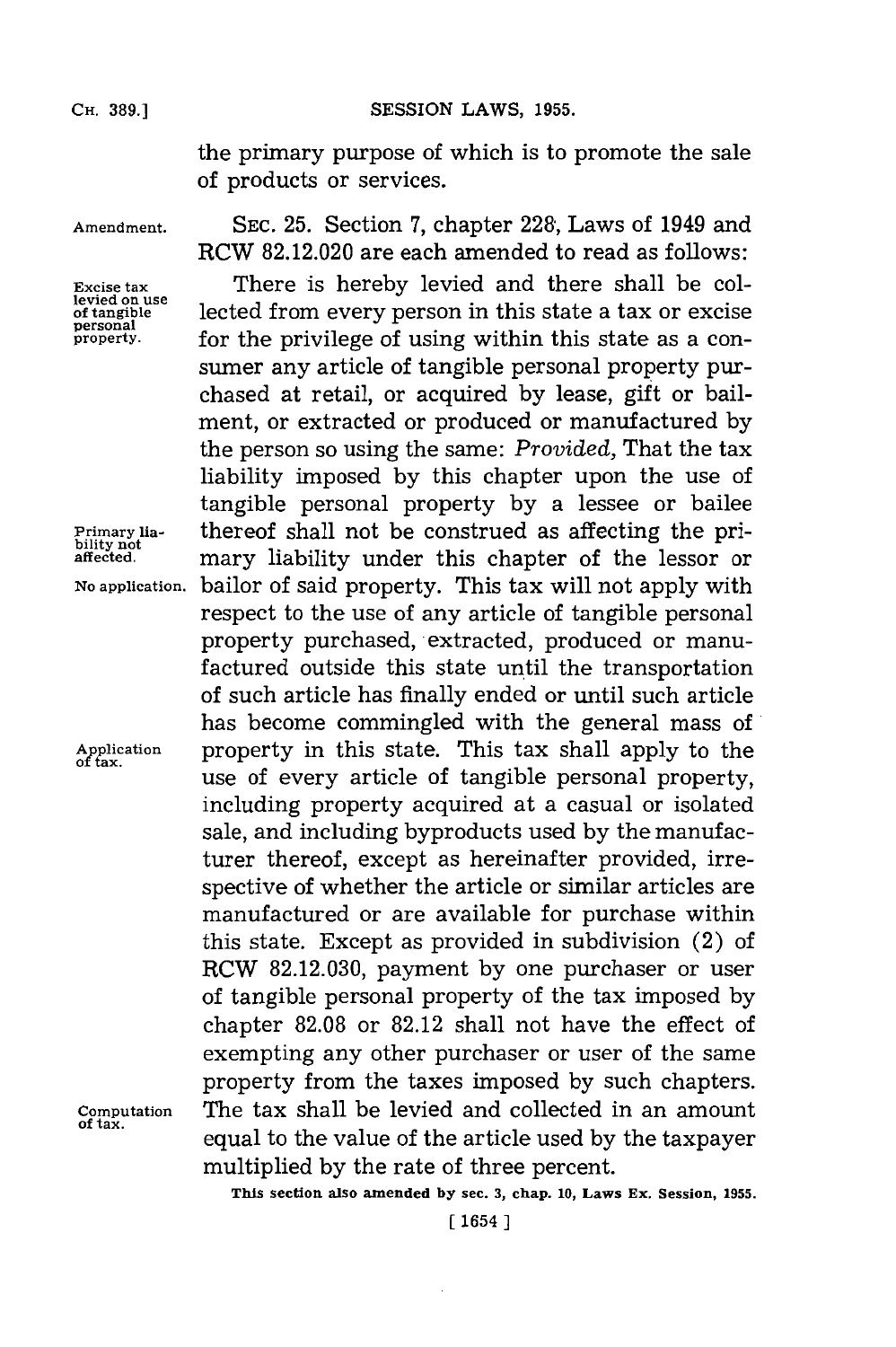**SEC. 26. Section 4, chapter 9, Laws of 1951 first Amendment.** extraordinary session and RCW **82.12.030** are each amended to read as follows:

The provisions of this chapter shall not apply:

**(1)** In respect to the use of any article of tangible personal property brought into the state **by** a nonresident thereof for his use or enjoyment while temporarily within the state unless such property is used in conducting a nontransitory business activity within the state; or in respect to the use **by** a nonresident of this state of a motor vehicle which is registered or licensed under the laws of the state of his residence and is not used in this state more than three months, and which is not required to be registered or licensed under the laws of this §tate; or in respect to the use of household goods, personal effects and private automobiles **by** a bona fide resident of this state, if such articles were acquired **by** such person in another state while a bona fide resident thereof and primarily for use outside this state and if such use was actual and substantial, but if an article was acquired less than three months prior to the time he entered this state, it will be presumed that the article was acquired for use in this state and that its use outside this state was not actual and substantial;

(2) In respect to the use of any article of tangible personal property purchased at retail or acquired by lease, gift or bailment if the sale thereof **Prior** taxation to, or the use thereof **by,** the present user or his lessor, bailor or donor has already been subjected to tax under chapter **82.08** or **82.12** and such tax has been paid **by** the present user or **by** his lessor, bailor or donor;

**(3)** In respect to the use of any article of tangible personal property the sale of which is specifically taxable under chapter **82.16;**

**Chapter pro- visions no appication on following.**

Use of prop-<br> **erty brought**<br> **in by non-**<br> **resident.**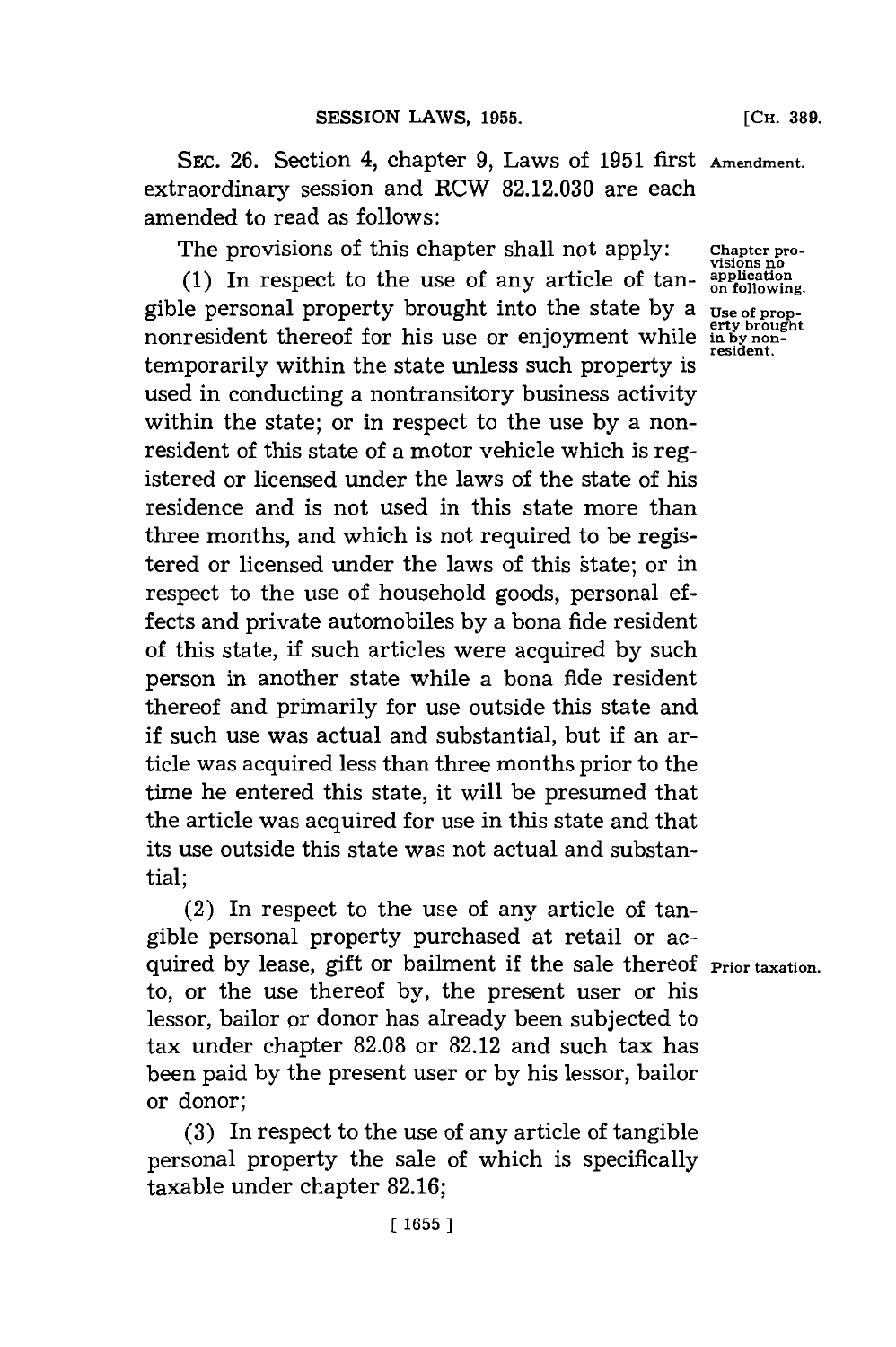**Use of vehicles** (4) In respect to the use of any airplane, locomo**in interstate or foreign** tive, railroad car, or water craft used primarily in **commerce.** conducting interstate or foreign commerce **by** transporting therein or therewith property and persons for hire or used primarily in commercial deep sea fishing operations outside the territorial waters of the state, and in respect to use of tangible personal property which becomes a component part of any such airplane, locomotive, railroad car, or water craft, and in respect to the use **by** the holder of a carrier permit issued **by** the Interstate Commerce Commission of any motor vehicle or trailer used primarily for transporting therein persons or property for hire across the boundaries of this state if the first use of which within this state is actual use in conducting interstate or foreign commerce; and in respect to the use of any motor vehicle or 'trailer while being operated under the authority of a onetransit permit issued **by** the director of licenses pursuant to RCW 46.16.100 and moving upon the highways from the point of delivery in this state to a point outside this state; and in respect to the use of tangible personal property which becomes a component part of any motor vehicle or trailer used **by** the holder of a carrier permit issued **by** the Interstate Commerce Commission authorizing transportation **by** motor vehicle across the boundaries of this state;

**sonal property.**

**fuel used in**

**Use of per- (5)** In respect to the use of any article of tan-State pro-<br> **State pro-** *gible personal property which the state is prohibited*<br> *taxing state from taxing under the Constitution of the state or* from taxing under the Constitution of the state or under the Constitution or laws of the United States;

**Motor vehicle (6)** In respect to the use of motor vehicle fuel **aircraft,** used in aircraft **by** the manufacturer thereof for research, development, and testing purposes and motor vehicle fuel taxable under chapter **82.36:** *Provided,* That the use of such fuel upon which a refund of the motor vehicle fuel tax is obtained and shall not be exempt, and the director of licenses shall de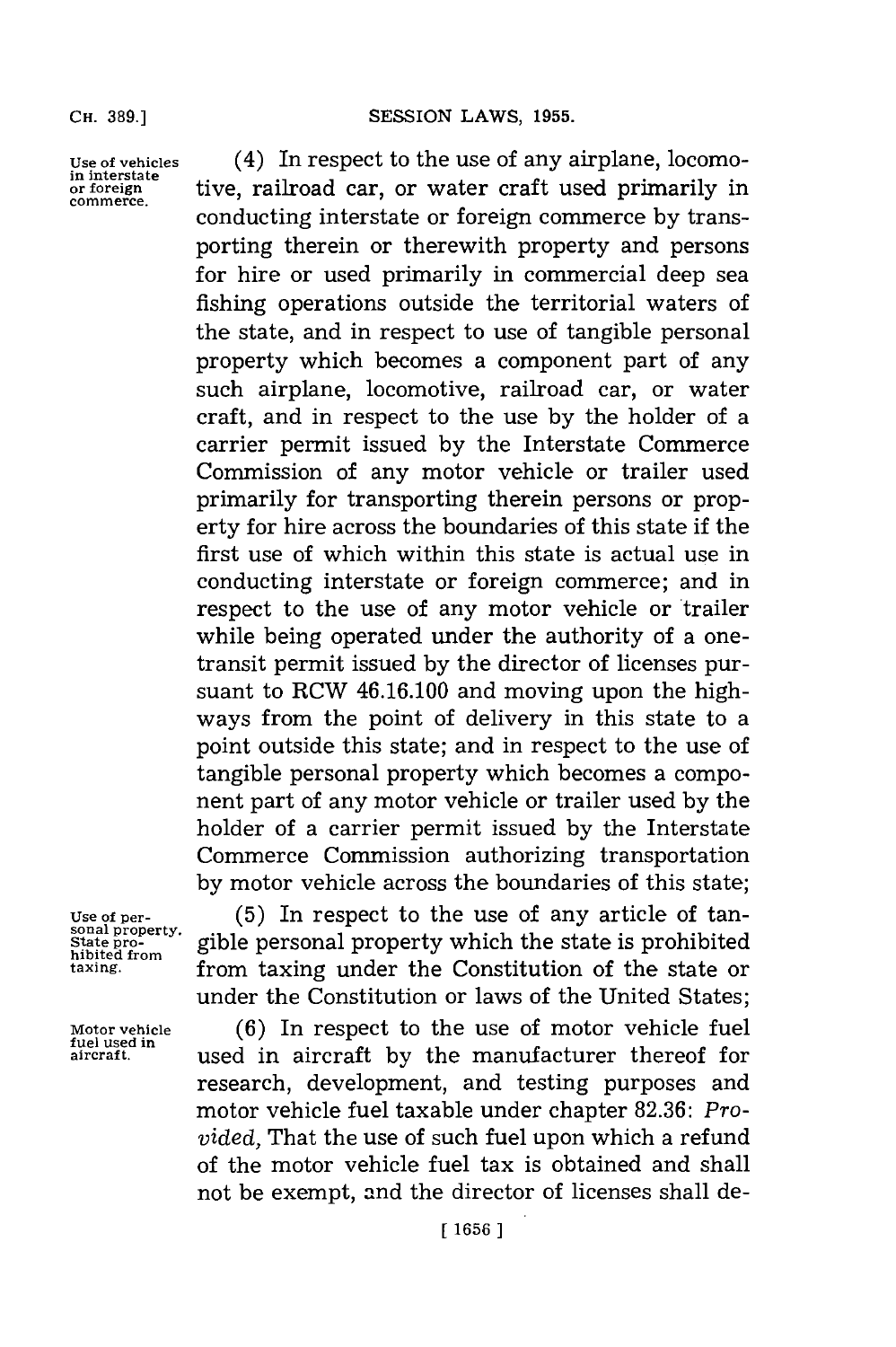duct from the amount of such tax to be refunded the amount of tax due under this chapter and remit the same each month to the tax commission;

**(7)** In respect to the use of any article of tangible personal property included within the transfer of the title to the entire operating property of a publicly or privately owned public utility, or of a complete operating integral section thereof, **by** the state or a political subdivision thereof in conducting any business defined in subdivisions **(1),** (2), **(3),** (4), **(5), (6), (7), (8), (9), (10),** or **(11)** of RCW **82.16- .010;**

(8) In respect to the use of tangible personal Use of propproperty (including household goods) which have been used in conducting a farm activity, if such property was purchased from a farmer at an auction sale held or conducted **by** an auctioneer upon a farm and not otherwise;

**(9)** In respect to the use of tangible personal property **by** corporations which have been incorporated under any act of the congress of the United States and whose principal purposes are to furnish volunteer aid to members of the armed forces of the United States and also to carry on a system of national and international relief and to apply the same in mitigating the sufferings caused **by** pestilence, famine, fire, flood, and other national calamities and to devise and carry on measures for preventing the same;

(10) In respect to the use of purebred livestock  $_{Use\ of\ pure}$ <br>breeding purposes where said animals are regis- $_{for\ Bred\ inject\ on}^{bred\ liver.}$ for breeding purposes where said animals are regis-<br>three branching and proposed head and purposes. tered in a nationally recognized breed association; sales of cattle and milk cows used on the farm;

**(11)** In respect to the use of fuel **by** the extractor **Use of fuel by extractor or** or manufacturer thereof when used directly in the **manufacturer.** operation of the particular extractive operation or manufacturing plant which produced or manufactured the same;

**Use of public utility facilities included in transfer.**

**erty purchased at farmer's auction.**

**Use by volun-teer aid and relief cor- porations.**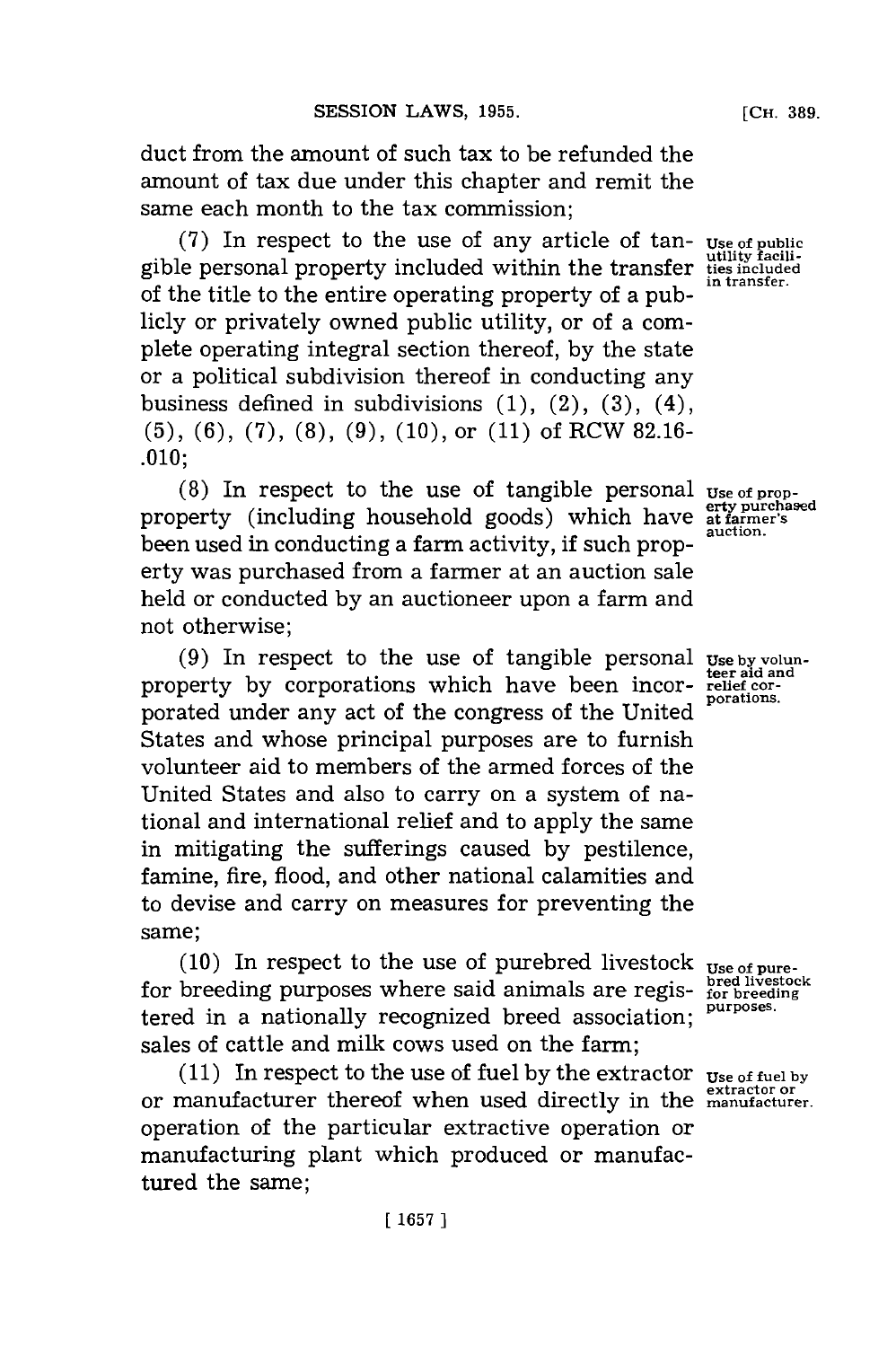**Use of dual** (12) In respect to the use of motor vehicles, **motorvehicles.** equipped with dual controls, which are loaned to school districts and used **by** such districts exclusively in connection with their high school driver training program.

**registration**

**demeanor.**

**lect-personal**

**Amendment. SEC. 27.** Section **7,** chapter 249, Laws of 1945 and RCW 82.12.040 are each amended to read as follows:

Every person who maintains in this state a place of business or a resident agent or a stock of goods **Certificate of** shall obtain from the tax commission a certificate of registration, and shall, at the time of making sales, or making transfers of either possession or title or both, of tangible personal property for use in this **Tax collected,** state, collect from the purchasers or transferees the tax imposed under this chapter.

Every person who engages in this state in the business of acting as an independent selling agent for persons who do not hold a valid certificate of registration, and who receives compensation **by** reason of sales of tangible personal property of his principals made for use in this state, shall, at the Independent **time such sales are made, collect from the purchasers** deemed **the tax imposed under this chapter, and for that pur-** retailer. pose shall be deemed a retailer as defined in this chapter.

The tax required to be collected **by** this chapter **Trutb** shall be deemed to be held in trust **by** the retailer until paid to the tax commission and any retailer who appropriates or converts the tax collected to his own use or to any use other than the payment of the tax provided herein to the extent that the money **Appropriatin** required to be collected is not available for payment **of tax to own use-mis-** on the due date as prescribed shall be guilty of a misdemeanor. In case any seller fails to collect the tax herein imposed or having collected the tax, fails to pay the same to the tax commission in the manner **Failure to col-** prescribed, whether such failure is the result of his **liability,** own acts or the result of acts or conditions beyond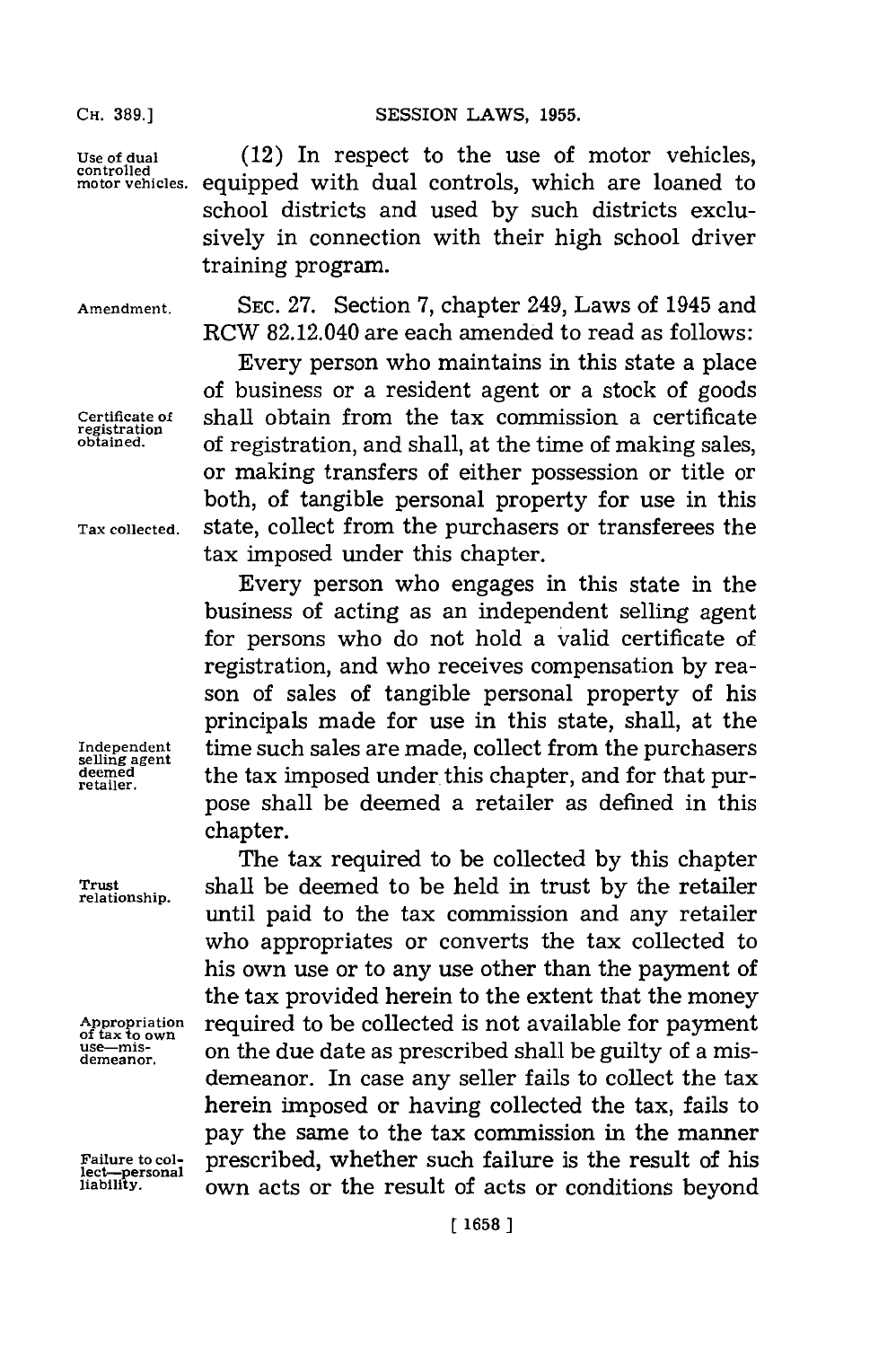his control, he shall nevertheless, be personally liable to the state for the amount of such tax.

Any retailer who refunds, remits, or rebates to a purchaser, or transferee, either directly or indirectly, and **by** whatever means, all or any part of the tax levied **by** this chapter, or makes in any form of advertising, verbal or otherwise, any statements which might infer that he is absorbing the tax or paying the tax for the purchaser or transferee **by** an adjustment of prices, or at a price including the tax, or in any other manner whatsoever shall be guilty of a misdemeanor.

**SEC. 28.** Section **10,** chapter **228,** Laws of 1949 and RCW **82.16.010** are each amended to read as follows:

For the purposes of this chapter, unless otherwise **Defined**. required **by** the context:

**(1)** "Railroad business" means the business of **"Rairoad business."** operating any railroad, **by** whatever power operated, for public use in the conveyance of persons or property for hire. It shall not, however, include any business herein defined as an urban transportation business;

(2) "Express business" means the business of "Express" carrying property for public hire on the line of any common carrier operated in this state, when such common carrier is not owned or leased **by** the person engaging in such business;

**(3)** "Railroad car business" means the business of **"Railroad car** operating stock cars, furniture cars, refrigerator cars, fruit cars, poultry cars, tank cars, sleeping cars, parlor cars, buffet cars, tourist cars, or any other kinds of cars used for transportation of property or persons upon the line of any railroad operated in this state when such railroad is not owned or leased **by** the person engaging in such business;

(4) "Water distribution business" means the bus- **"Water distri**iness of operating a plant or system for the distri- business." bution of water for hire or sale;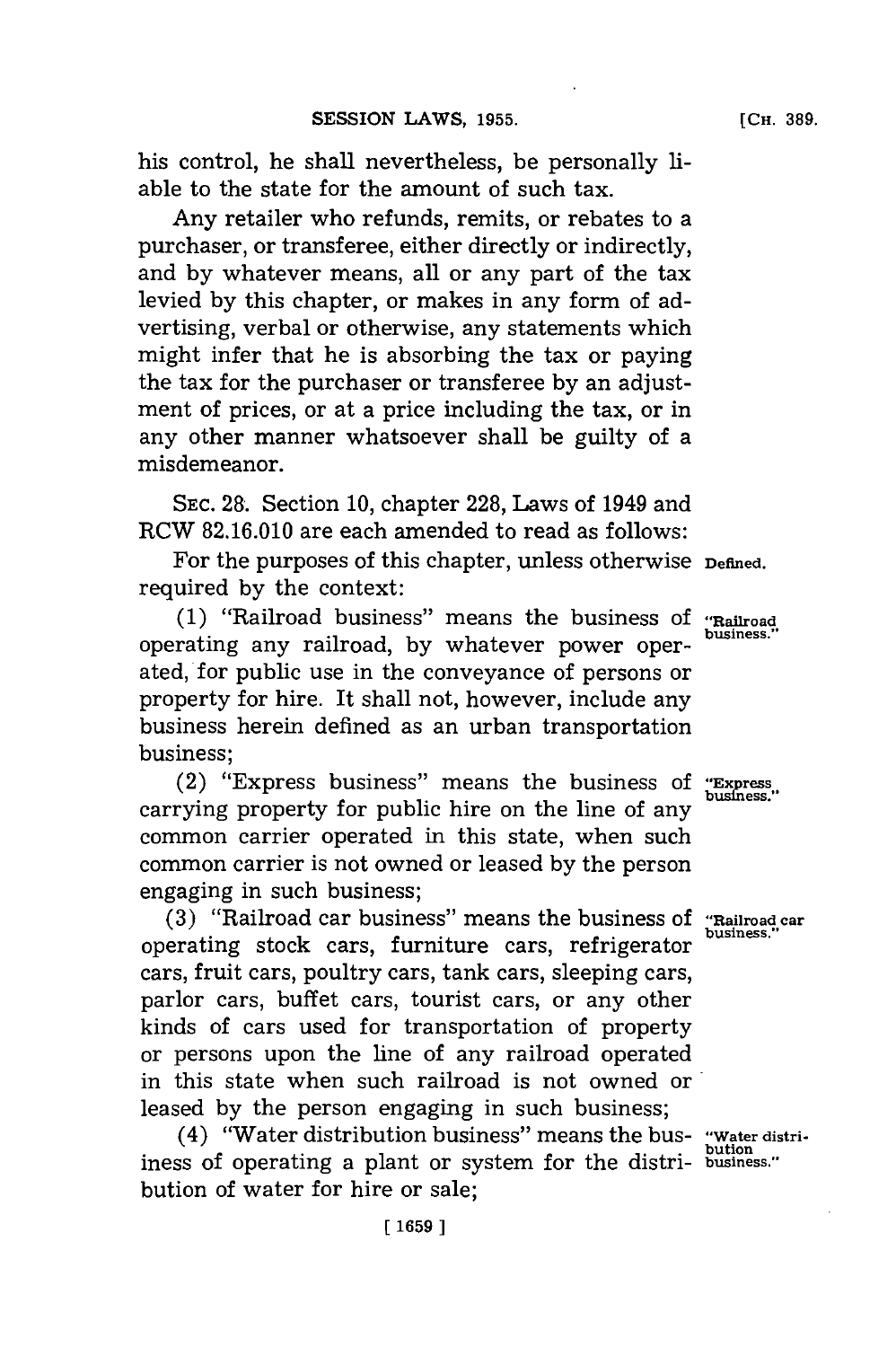**CH. 89.]SESSION** LAWS, **1955.**

power<br>business."

**portation**

"Light and (5) "Light and power business" means the busi**business."** ness of operating a plant or system for the generation, production or distribution of electrical energy for hire or sale;

**"Telehone (6)** "Telephone business" means the business of operating or managing any telephone line or part of a telephone line and exchange or exchanges used in the conduct of the business of affording telephonic communication for hire. It includes cooperative or farmer line telephone companies or associations operating an exchange;

"Telegraph (7) "Telegraph business" means the business of affording telegraphic communication for hire;

"Gas distribu- (8) "Gas distribution business" means the bus-<br>tion business." iness of operating a plant or system for the production or distribution for hire or sale of gas, whether manufactured or natural;

**trgansotto (9)** "Highway transportation business" means **business."** the business (except urban transportation business) of operating any motor propelled vehicle **by** which persons or property of others are conveyed for hire, and includes, but is not limited to, the operation of any motor propelled vehicle as an auto transportation company (except urban transportation business), common carrier or contract carrier as defined **by** RCW **81.68.010** and **81.80.010;**

**"Urban trans- (10)** "Urban transportation business" means the **business."** business of operating any vehicle for public use in the conveyance of persons or property for hire, insofar as (a) operating entirely within the corporate limits of any city or town, or within five miles of the corporate limits thereof, or **(b)** operating entirely within and between cities and towns whose corporate limits are not more than five miles apart or within five miles of the corporate limits of either thereof. Included herein, but without limiting the scope hereof, is the business of operating passenger vehicles of every type and also the business of operating cart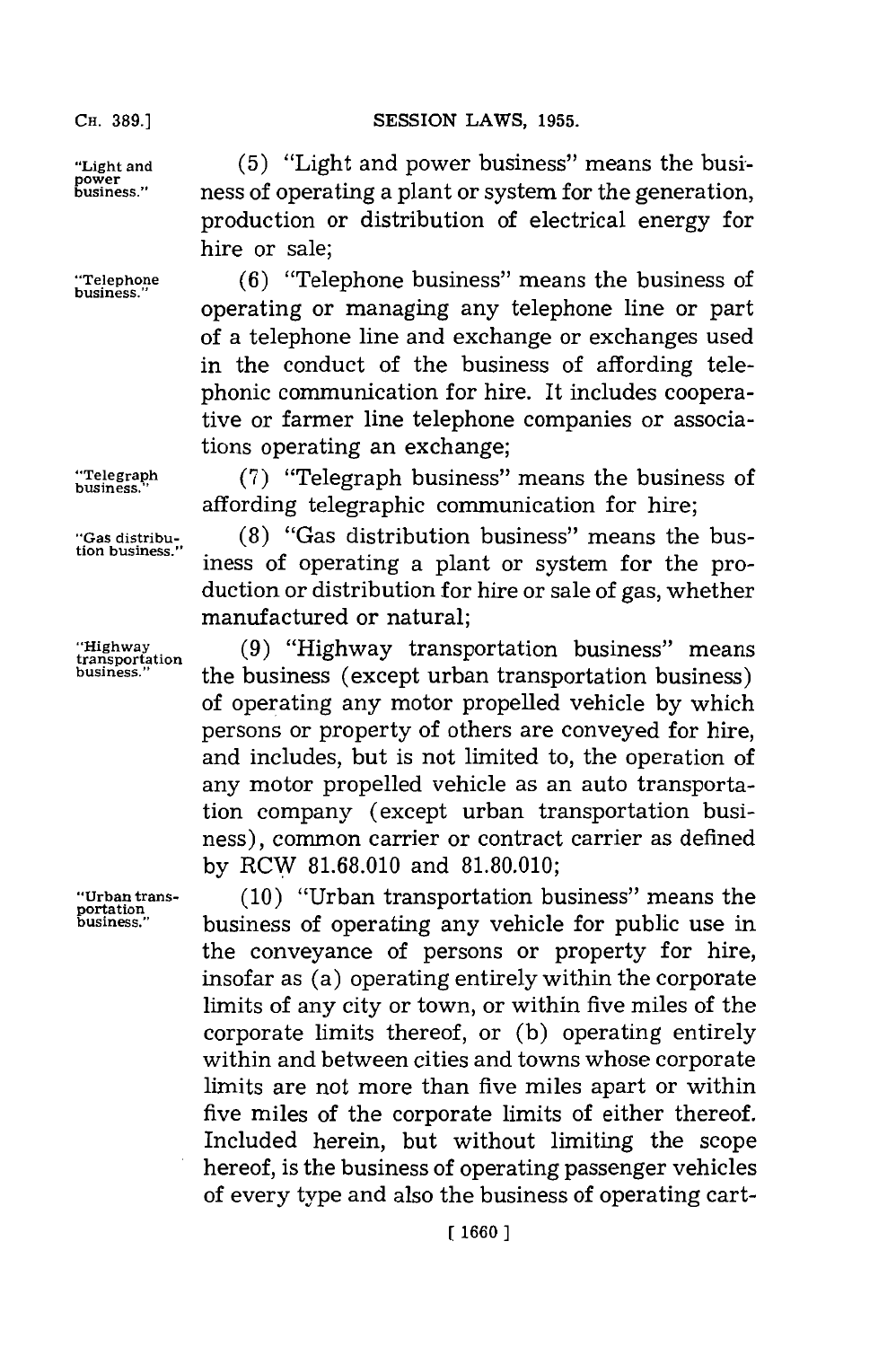age, pickup, or delivery services, including in such services the collection and distribution of property arriving from or destined to a point within or without the state, whether or not such collection or distribution be made **by** the person performing a local or interstate line-haul of such property;

**(11)** "Public service business" means any busi- **"Public service** ness subject to control by the state, or having the powers of eminent domain and the duties incident thereto, or any business hereafter declared **by** the legislature to be of a public service nature. It includes, among others, without limiting the scope hereof: Airplane transportation, boom, dock, ferry, pipe line, public warehouse, toll bridge, toll logging road, water transportation and wharf businesses;

 $(12)$  "Gross operating revenue" means the value "Gross operate." proceeding or accruing from the performance of the particular public service or transportation business involved, including operations incidental thereto, but without any deduction on account of the cost of the commodity furnished or sold, the cost of materials used, labor costs, interest, discount, delivery costs, taxes, or any other expense whatsoever paid or accrued and without any deduction on account of losses;

**(13)** The meaning attributed, in chapter 82.04, **Miscellaneous** to the terms "tax year," "person," "value proceeding or accruing," "business," "engaging in business," "in this state," "within this state." "cash discount" and ''successor'' shall apply equally in the provisions of this chapter.

**SEC. 29.** Section 2, chapter **91,** Laws of **1953** and **Amendment.** RCW **82.16.026** are each amended to read as follows:

From and after the first day of May, **1953,** until the thirtieth day of June, **1957** there is levied and shall be collected from every person for the act or privilege of engaging within this state in one or more of the businesses named in RCW **82.16.020,**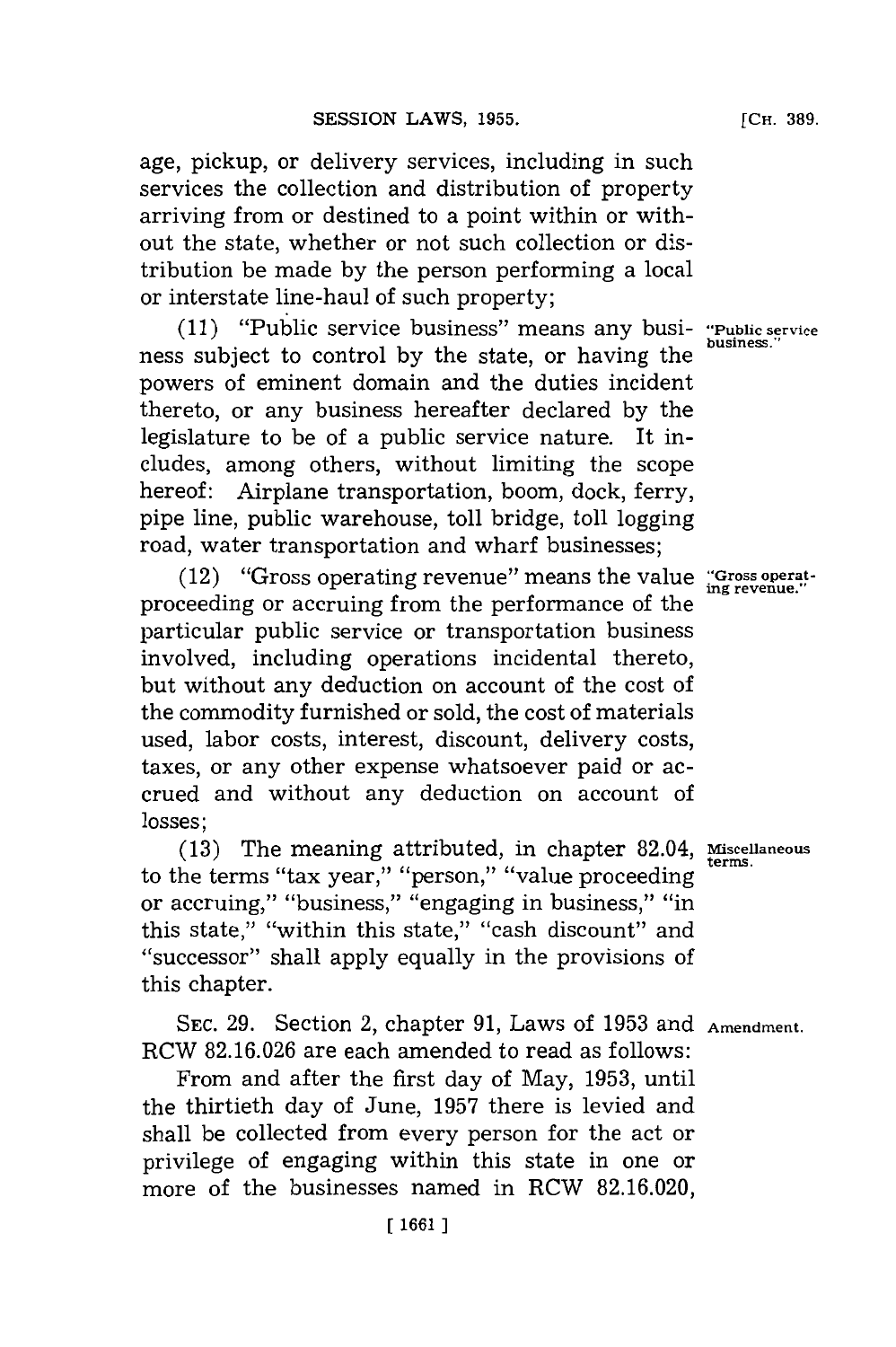as a part of the tax imposed **by** this chapter and as a Additional tax **temporary increase thereof**, an additional tax in the on engaging **amount** of ten percent of the tax payable under this chapter. To facilitate collection of this additional tax, the tax commission is authorized to adjust the. basic rates of persons to which this section applies in such manner as to reflect the exact amount of the additional tax hereby imposed.

**Division and SEC. 30.** Section **1,** chapter **118,** Laws of 1941 as amedmet.last amended **by** sections **18** and **19,** chapter **228,** Laws of 1949 (heretofore codified as RCW **82.28.010** through RCW **82.28.060)** is divided and amended as set forth in sections **32** through **37** of this act.

**SEC. 31.** (RCW **82.28.010)** For the purposes of **Defined,** this chapter:

**"Operator." (1)** "Operator" means the person to whom gross operating income accrues as a result of the operation of the mechanical devices described herein;

**"Gross operat-** (2) "Gross operating income" means the aggre**ing income."** gate amount paid in to each mechanical device **by** all players of that mechanical device during each calendar month, less the amount of pay-outs made from the same mechanical device to such players, but without any deduction for amounts paid out to persons on whose premises the mechanical device is located or amounts paid out for any other purposes;

**"Pay-out." (3)** "Pay-out" means any cash payment automatically returned to a player **by** the mechanical device, or any cash, merchandise, or thing of value won **by** or given to the player **by** or on behalf of the operator;

**"Player."** (4) "Player" means the person to whom a payout accrues;

**Miscellaneous (5)** The meaning ascribed to words and phrases under chapters 82.04 and 82.08, where applicable, shall apply equally in respect to this chapter.

**Enacted** SEC. **32.** (RCW **82.28.020)** There is levied and **without amendment,** there shall be collected from every person a tax for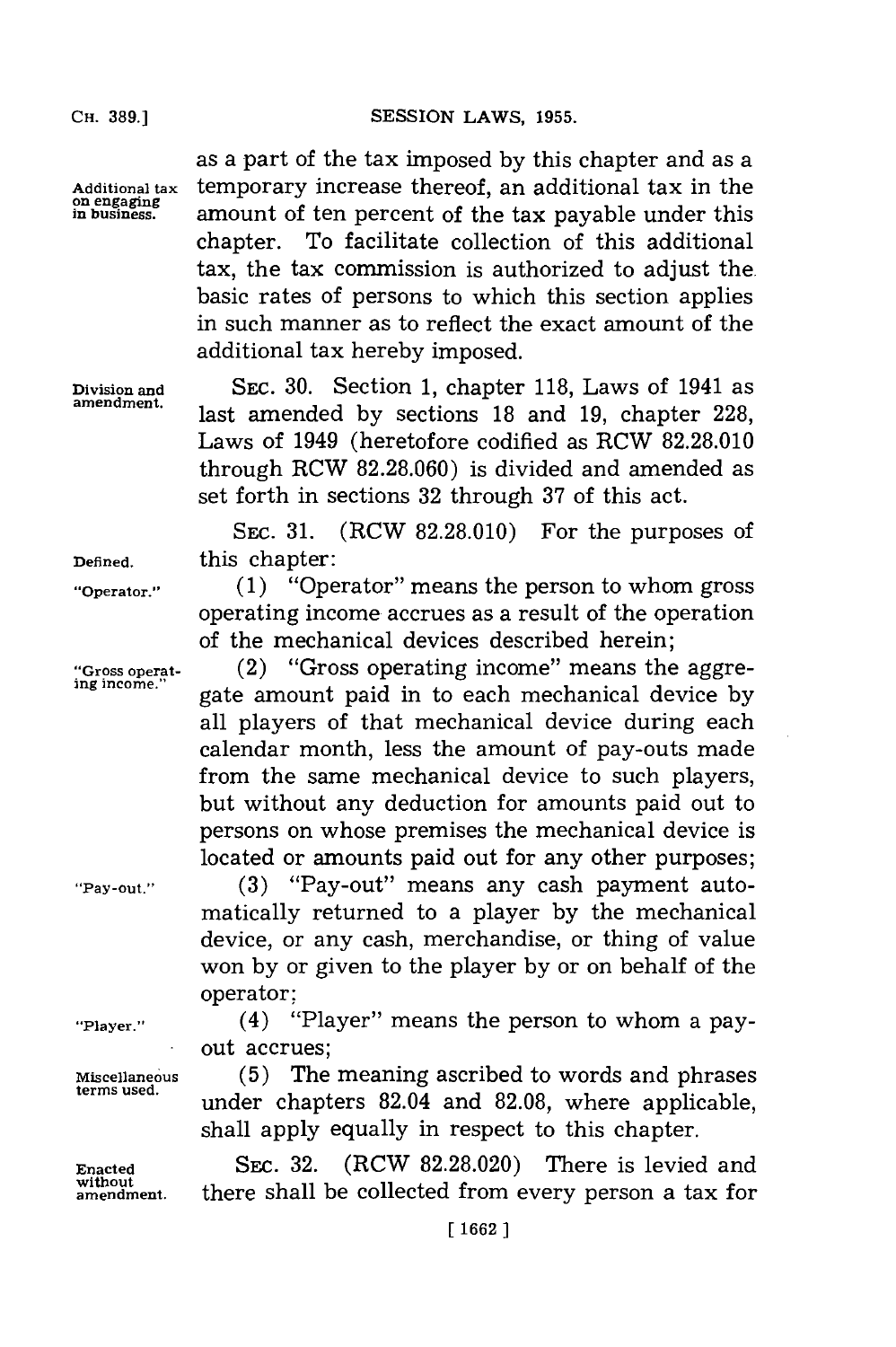the act or privilege of engaging in business as an **Tax on opera- tion of certain** operator of certain mechanical devices irrespective **mechanical devices.** of whether such activity shall be legal or illegal under the laws of this state or any subdivision thereof: *Provided,* Nothing in this title shall be construed to legalize any activity declared to be in violation of the laws of this state or any subdivision thereof, and the illegality of any such activity shall not be a defense or bar to the collection of any tax imposed thereon **by** this title.

Such tax shall be measured **by** the application of **computation** rates against the gross operating income of the business as follows:

**(1)** Upon every person engaging within this state in business as an operator of any pinball machine, iron claw machine, traveling crane or other similar mechanical device wherein the element of skill or a combination of the elements of chance and skill is involved in determining a pay-out to the player, as to such persons the amount of tax on such business shall be equal to twenty percent of the gross operating income of the business: *Provided,* That this paragraph shall not be applicable to devices which require more than one operation **by** the player and where the result of any such operation **by** the player is determined **by** chance alone;

(2) Upon every person engaging within this state in business as an operator of (a) any mechanical device wherein only the element of chance determines a pay-out to the player, or **(b)** any mechanical device which requires more than one operation **by** the player and where the result of any such operation **by** the player is determined **by** chance alone, without regard to whether or not an element of skill is involved in any other operation of the device **by** the player; as to such persons the amount of tax on such business shall be equal to forty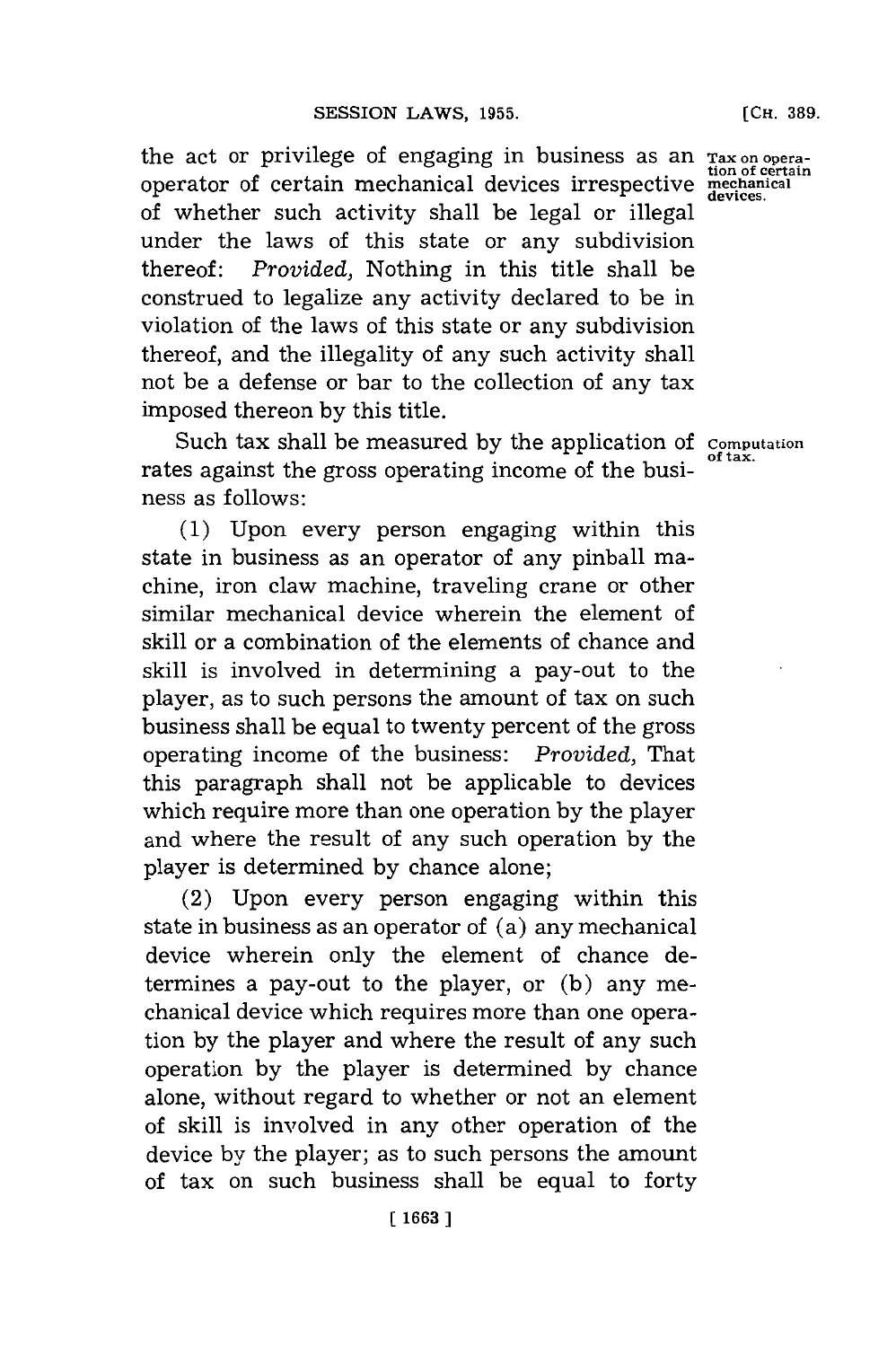percent of the gross operating income of the business.

**Taxes com- puted on calendar month basis; due date; tax re- turn forms.**

Enacted **SEC. 33.** (RCW 82.28.030) Every person who, without amendment for a percentage of any portion of the gross operating for a percentage of any portion of the gross operating income, permits the operation upon his premises of the mechanical devices described herein, shall keep Records to be and preserve, for a period of one year, suitable rec-<br>
<u>Rept by owner</u><br>
of premises. Ords to note the name of the operator and a descripords to note the name of the operator and a description of the devices, the gross operating income therefrom and such other information as the tax commission may **by** general regulation require, which records shall be open to examination at any time **by** the commission. If any person fails to keep such records, he shall thereupon become liable for all tax due hereunder as an operator of such mechanical device.

> **SEC.** 34. (RCW **82.28.040)** The taxes imposed hereunder shall be computed **for** each mechanical device on a calendar month basis and shall be due and payable in bimonthly installments and remittance therefor shall be made on or before the fifteenth day of each odd-numbered month of each calendar year next succeeding the end of the bimonthly period in which the tax accrued. The tax payer, on or before said fifteenth day of such month, shall make out and sign a return, upon such forms and setting forth such information as the tax commission may require, showing the amount of the tax for which he is liable for the preceding bimonthly period and transmit it to the commission, together with a remittance for such amount in the form required. The tax commission may require sworn returns from any taxpayer, setting forth such additional information as it may deem necessary to correctly determine tax liability.

**Return filed for each device registered.**

**A** return shall be filed for each mechanical device registered with the commission, whether or not the machine was in actual operation during the bi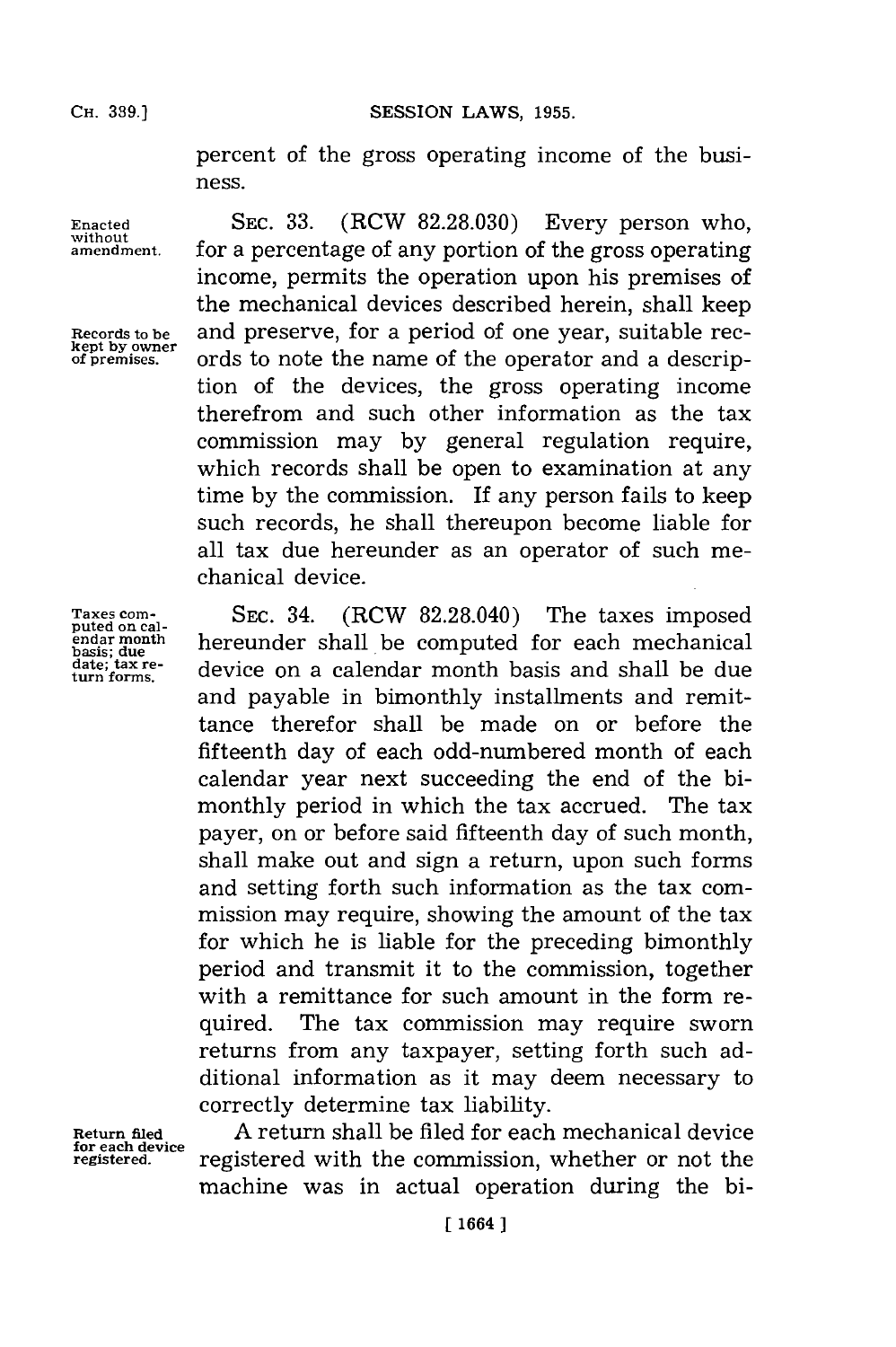monthly period for which the return is made, and whether or not any tax liability was incurred with respect to the operation of the machine during such bimonthly period, and for failure to file a return for **Failure** to file any such machine the commission may assess a **penalty.** penalty in the amount of not to exceed twenty-five dollars for each machine not reported, which penalty shall be collected in the same manner as the taxes imposed **by** this chapter. **A** taxpayer may report **Single return** any number of machines on a single return if appropriate information is attached to such single return stating the registration number of each machine reported, the location at which it was operated, and the gross operating income therefrom.

**SEC. 35.** (RCW **82.28.050)** Gross operating in- **Enacted without** come taxable under the provisions of this chapter **amendment.** shall not be taxable under the provisions of chapter 82.04, but the tax imposed **by** this chapter shall be in addition to any other tax to which the taxpayer may be subject under the laws of this state or any subdivision thereof.

The state does not preempt the field of imposing taxes or license fees with respect to mechanical devices hereby taxed, and this chapter shall not be construed to bar counties and cities or towns from regulating or prohibiting the operation of any such mechanical devices.

SEC. **36.** (RCW **82.28.060) All** of the provisions **Enacted without** contained in chapter **82.32** shall have full force and **amendment.** application with respect to taxes imposed under the provisions of this chapter.

**SEC. 37. Section 25, chapter 228, Laws of 1949, as pivision and** amended by sections 13 and 14, chapter 9, Laws of <sup>amendment</sup> **1951** first extraordinary session (heretofore codified as RCW **82.32.210** and **82.32.220)** is divided and amended as set forth in sections **39** and 40 of this act.

**[CH. 389.**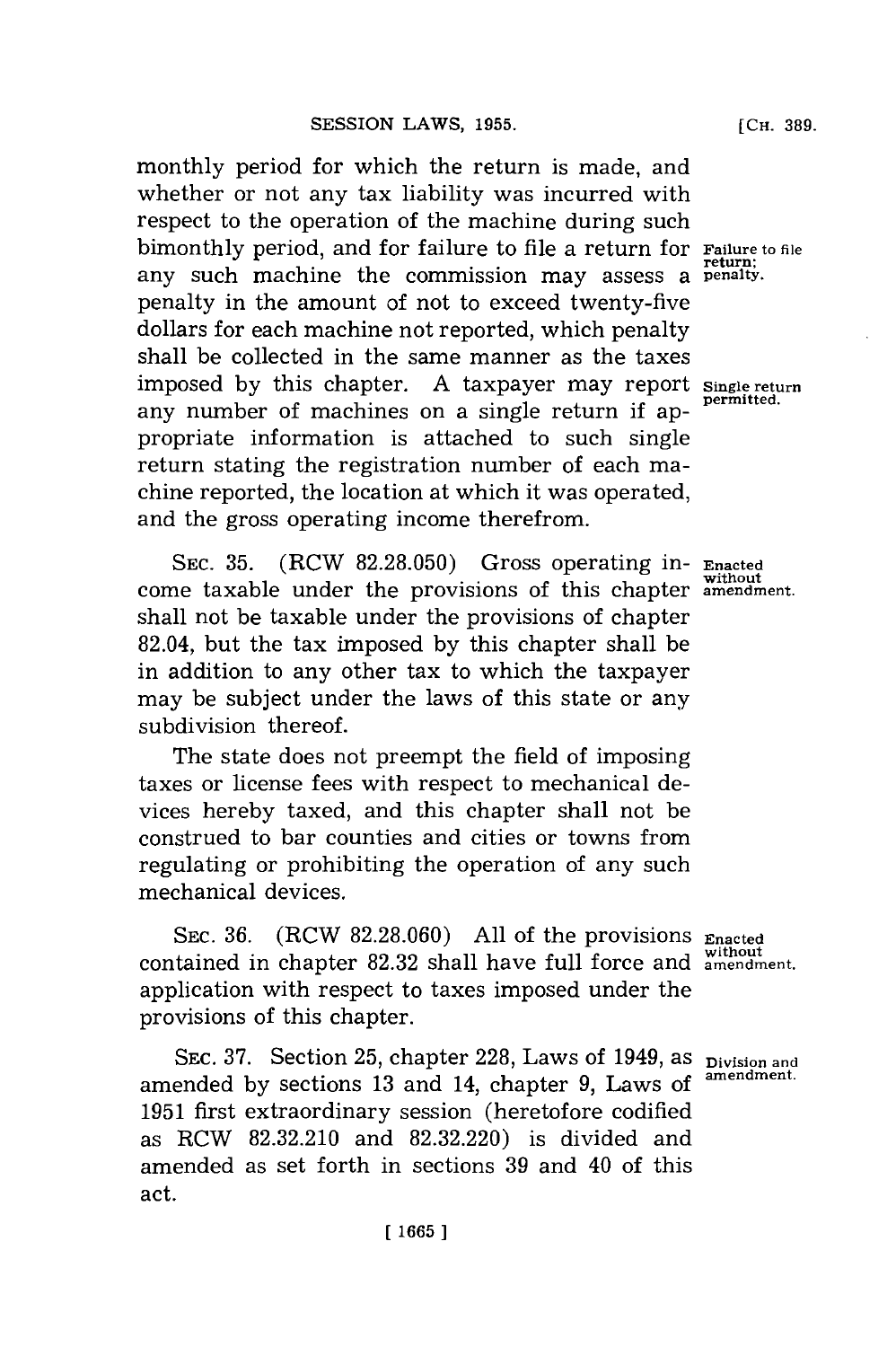**without**

**tax immedi-**

**certificate of**

**Enacted** SEC. **38.** (RCW **82.32.210) If** any tax, increase, **amendment.** or penalty or any portion thereof is not paid within fifteen days after it becomes due, the tax commission **Procedure** may issue a warrant under its official seal directed when tax, in-<br>
crease or pen-<br>
alty not paid;<br>
warrant to levy upon and sell the real and/or personal<br>
and sale.<br> **and sale.**<br> **proporty** of the taxpayer found within his county **warrantlev** him to levy upon and sell the real and/or personal property of the taxpayer found within his county, or so much thereof as may be necessary, for the payment of the amount of such warrant, together with interest thereon at the rate of one percent of the amount of such warrant for each thirty days or portion thereof after the date of such warrant, plus the cost of executing the warrant, and return the warrant to the commission and pay to it the money collected **by** virtue thereof within sixty days after the receipt of the warrant. If, however, the commission believes that a taxpayer is about to cease business, leave the state, or remove or dissipate the assets out of which taxes or penalties might be satisfied and that any tax or penalty will not be paid **Declaration** when due, it may declare the tax or penalty to be immediately due and payable and may issue a warrant immediately.

If any warrant issued under this chapter is not paid within thirty days after it has been filed with the clerk of the superior court, the tax commission may by order issued under its official seal, revoke **regiatration.** the certificate of registration of the taxpayer against whom the warrant was issued, and, if such order is entered, a copy thereof shall be posted in a con-Posting copy spicuous place at the main entrance to the taxpayer's **of order.** place of business and shall remain posted until such time as the warrant has been paid. Any certificate so revoked shall not be reinstated, nor shall a new certificate of registration be issued to the taxpayer, until the amount due on the warrant has been paid, or provisions for payment satisfactory to the commission have been entered, and until the taxpayer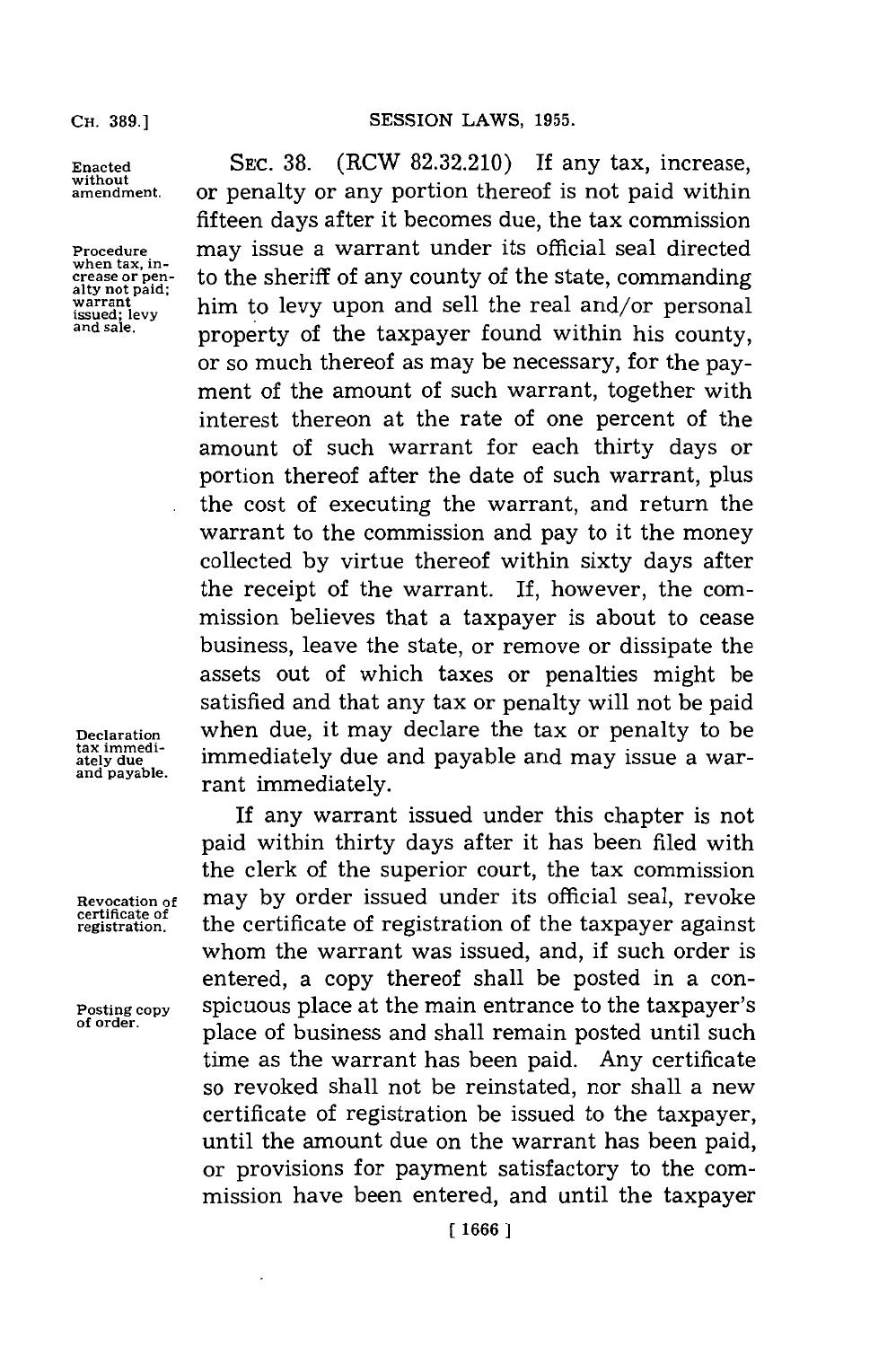has deposited with the commission such security for payment of any taxes, increases, and penalties, due or which may become due in an amount and under such terms and conditions as the commission may require, but the amount of the security shall not be greater than one-half the estimated average annual liability of the taxpayer.

**SEC. 39.** (RCW **82.32.220)** The sheriff shall file **Procedure.** with the clerk of the superior court of his county a copy of the warrant, and thereupon the clerk shall enter in the judgment docket, the name of the tax- Warrants payer mentioned in the warrant and in appropriate columns the amount of the tax or portion thereof and any increases and penalties for which the warrant is issued and the date when such copy is filed, and thereupon the amount of such warrant so docketed shall become a specific lien upon all goods, wares, **Lien.** merchandise, fixtures, equipment, or other personal property used in the conduct of the business of the taxpayer against whom such warrant is issued, including property owned **by** third persons who have a beneficial interest, direct or indirect, in the operation of the business, and no sale or transfer of such personal property shall in any way affect such lien. The lien shall not be superior, however, to bona fide **Priority of lien,** interests of third persons which had vested prior to the filing of the warrant when such third persons do not have a beneficial interest, direct or indirect, in the operation of the business, other than the securing of the payment of a debt or the receiving of a regular rental on equipment: *Provided, however,* That the phrase "bona fide interests of third **"Bona fidein** persons" shall not include any mortgage of real or **persons" shall** personal property or any other credit transaction that results in the mortgagee or the holder of the security acting as trustee for unsecured creditors of the taxpayer mentioned in the warrant who executed such chattel or real property mortgage or the docu-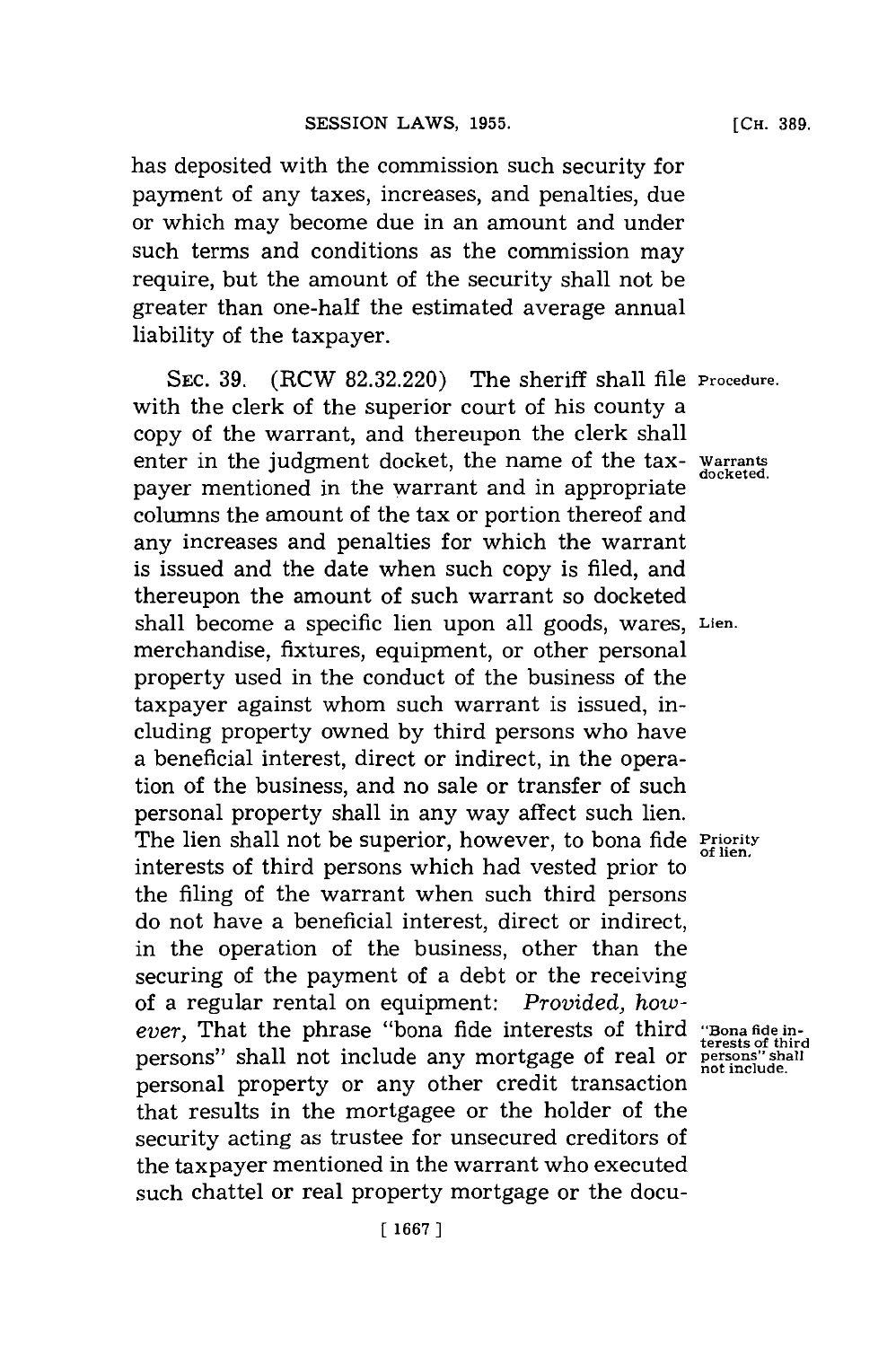ment evidencing such credit transaction. The amount of such warrant so docketed shall thereupon also become a lien upon the title to and interest in all other real and personal property of the taxpayer against whom it is issued the same as a judgment in a civil case duly docketed in the office of such clerk, and the sheriff shall thereupon proceed upon the same in all respects and with like effect as prescribed **by** law with respect to execution or other process issued against rights or property upon judgments of the superior court. Such warrants so docketed shall be sufficient to support the issuance of writs of garnishment in favor of. the state in the manner provided **by** law in the case of judgments wholly or partially unsatisfied.

**nishment.**

**Sheriff's fees.** The sheriff shall be entitled to fees as provided **by** law for his services in levying execution on a superior court judgment and the clerk shall be en-**Filing fee,** titled to a filing fee of one dollar, which shall be added to the amount of the warrant.

Proceeds **The proceeds received from any sale shall be** credited upon the amount due under the warrant and when the final amount due is received, together with interest, penalties, and costs, the judgment docket shall show the claim for taxes to be satisfied and the clerk of the court shall so note upon the docket. Any surplus received from any sale of property shall be paid to the taxpayer or to any lien holder entitled thereto. If the return on the warrant shows that the same has not been satisfied in full, the amount of the deficiency shall remain the same as a judgment against the taxpayer which may be collected in the same manner as the original amount of the warrant.

Tax or penalty<br>deemed<br>uncollectible.

**Amendment. SEC.** 40. Section **30,** chapter **225,** Laws of **1939** and RCW **82.32.340** are each amended to read as **follows:**

> Any tax or penalty which the tax commission deems to be uncollectible, may be transferred from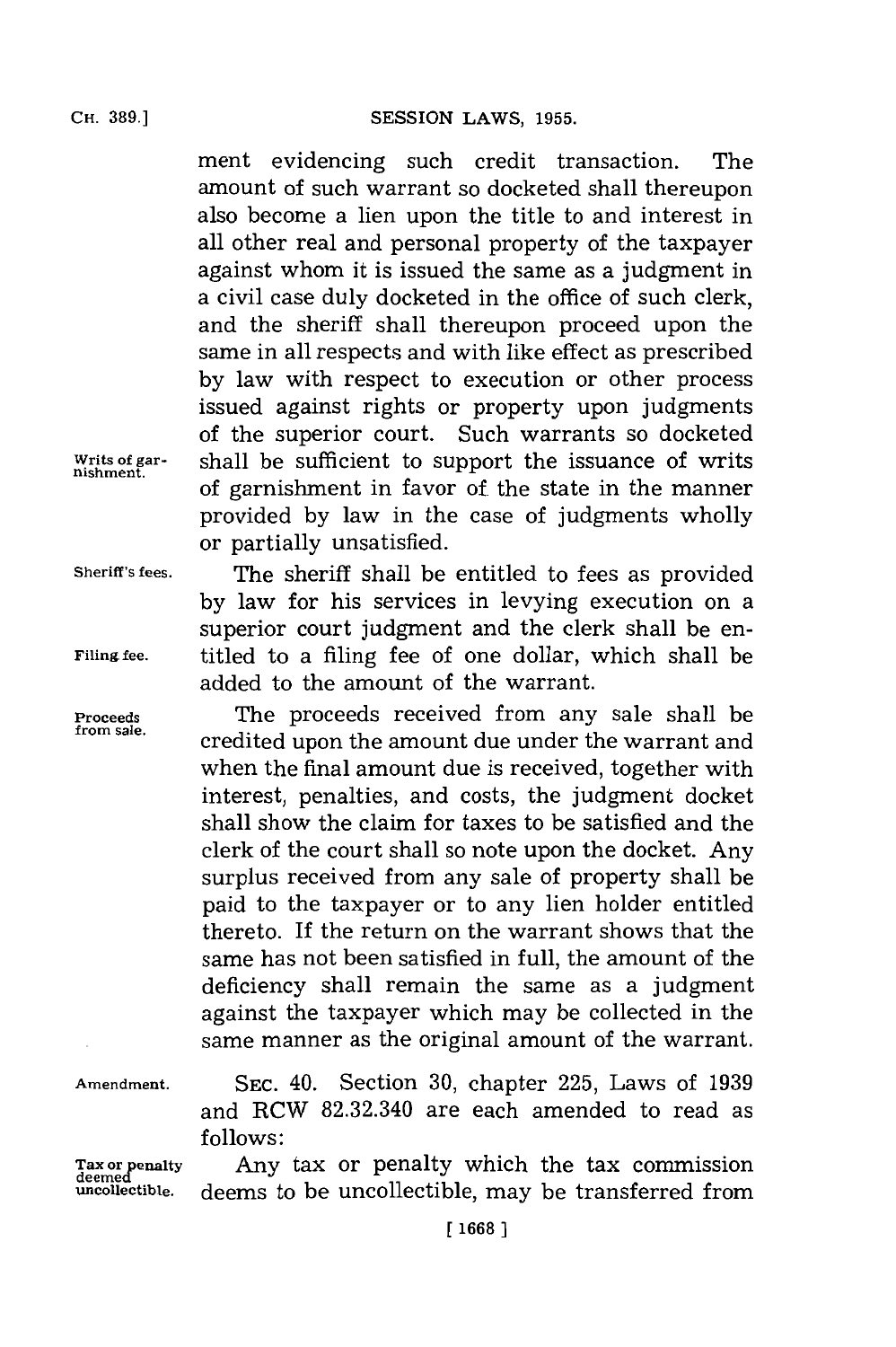accounts receivable, subject to approval **by** the director of budget, to a suspense account and cease to be accounted an asset: *Provided,* That any item transferred shall continue to be a debt due the state from the taxpayer and may at any time within twelve years from the filing of a warrant covering such amount with the clerk of the superior court be transferred back to accounts receivable for the purpose of collection: *Provided further,* The commission may charge off as finally uncollectible any tax **Charging off as uncollectible.** or penalty which it deems uncollectible at any time after twelve years from the date of the filing of a warrant covering such tax and penalty with the clerk of the superior court after the commission and the attorney general are satisfied that there are no available and lawful means **by** which such tax or penalty may thereafter be collected.

The commission, subject to the approval of the director of budget, may at the expiration of five years after the close of any taxable year, destroy any or all files and records pertaining to the tax liability of any taxpayer for such taxable year, who has fully paid all taxes, penalties and interest for such taxable year, or any preceding taxable year for which such taxes, penalties and interest have been fully paid.

**SEC.** 41. Section **1,** chapter **5,** Laws of **1950** ex- **Division and amendment.** traordinary session as last amended **by** section 4 **,** chapter **91,** Laws of **1953** and section 2, chapter **195,** Laws of **1953** (heretofore codified as RCW 82.04.220, 82.04.230 and 82.04.240 through 82.04.290) is divided and amended as set forth in sections 2 through **9** of this act.

**SEC.** 42. (RCW 82.04.220) There is levied and **Enacted** shall be collected from every person a tax for the **amendment** act or privilege of engaging in business activities. **Tax levied on engaging in** Such tax shall be measured **by** the application of **business** rates against value of products, gross proceeds of

**Authorization to destroy files and records.**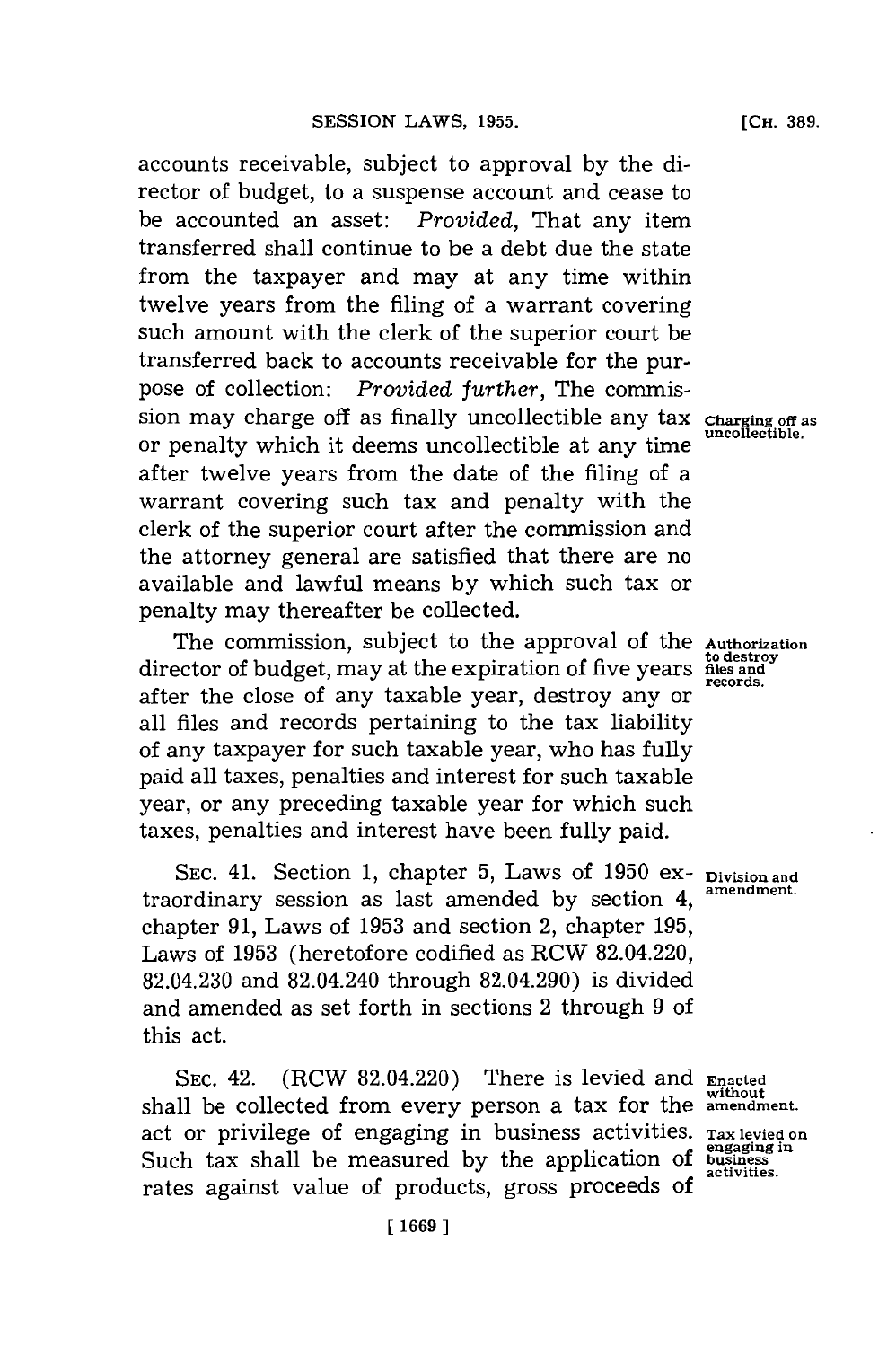**CH. 389.]**

sales, or gross income of the business, as the case may be.

engaging in<br>business as

**Enacted SEC.** 43. (RCW 82.04.230) Upon every person **without amendment,** engaging within this state in business as an ex-**Tax levied on** tractor; as to such persons the amount of the tax **business as business** as **with respect to such business shall be equal to the an extractor. value of the products, including byproducts, ex**tracted for sale or for commercial or industrial use, multiplied **by** the rate of one-quarter of one percent;

**Measure** The measure of the tax is the value of the products, including byproducts, so extracted, regardless of the place of sale or the fact that deliveries may be made to points outside the state.

**Enacted SEC.** 44. (RCW 82.04.240) Upon every person **without except persons taxable under subsection (2) of RCW** 82.04.260 engaging within this state in business as a **Tax levied on** manufacturer; as to such persons the amount of the **engaging in**  $\frac{\text{cm}}{\text{Dusiness}}$  tax with respect to such business shall be equal to the value of the products, including byproducts, manufactured, multiplied **by** the rate of one-quarter of one percent.

**Measure of** The measure of the tax is the value of the prod- **tax.** ucts, including byproducts, so manufactured regardless of the place of sale or the fact that deliveries may be made to points outside the state.

Enacted **SEC. 45.** (RCW 82.04.250) Upon every person without amendment. **engaging within this state in the husiness of making amendment,** engaging within this state in the business of making sales at retail; as to such persons, the amount of tax with respect to such business shall be equal to the gross proceeds of sales of the business, multiplied **by** the rate of one-quarter of one percent.

Enacted **SEC. 46.** (RCW 82.04.260) (1) Upon every per-<br>without some engaging within this state in the business of son engaging within this state in the business of buying wheat, oats, corn and barley, but not including any manufactured or processed products thereof, and selling the same at wholesale; the tax imposed shall be equal to the gross proceeds derived from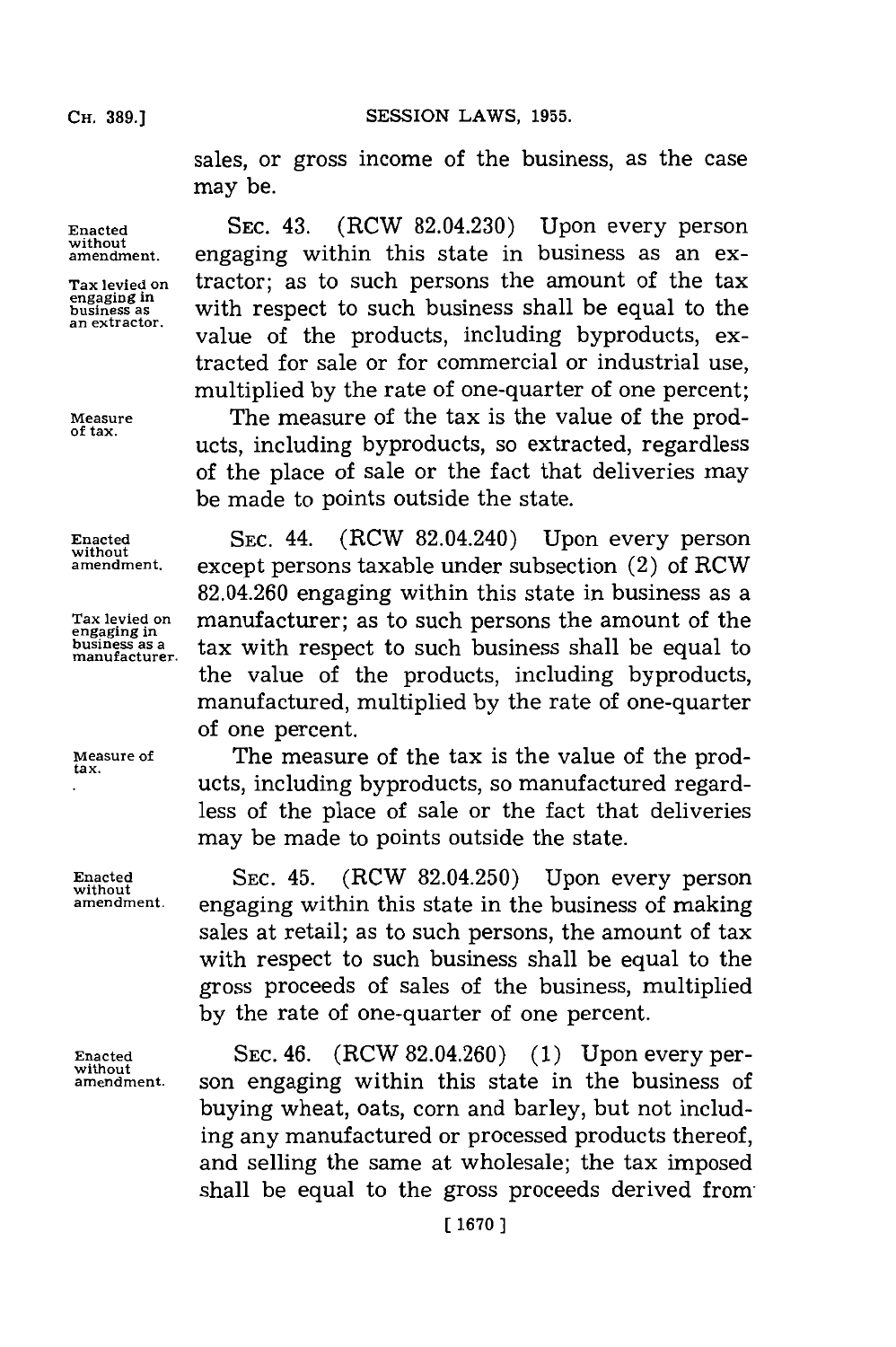such sales multiplied **by** the rate of one one-hundredth of one percent.

(2) Upon every person engaging within this state in the business of manufacturing wheat into flour; as to such persons the amount of tax with respect to such business shall be equal to the value of the flour manufactured, multiplied **by** the rate of one-eighth of one percent.

SEC. 47. (RCW 82.04.270) Upon every person Tax levied on **PERSONS** makexcept persons taxable under subsection (1) of RCW 82.04.260 engaging within this state in the business of making sales at wholesale; as to such persons the amount of tax with respect to such business shall be  $M_{\text{max}}$ equal to the gross proceeds of sales of such business multiplied **by** the rate of one-quarter of one percent. The tax imposed **by** this section is levied and shall be collected from every person engaged in the business of distributing in this state articles of tangible personal property, owned **by** them from their own warehouse or other central location in this state to two or more of their own retail stores or outlets, where no change of title or ownership occurs, the intent hereof being to impose a tax equal to the wholesaler's tax upon persons performing functions essentially comparable to those of a wholesaler, but not actually making sales: *Provided,* That the tax **Limitation.** designated in this section may not be assessed twice to the same person **for** the same article. The amount of the tax as to such persons shall be computed **by Computation.** multiplying one-quarter of one percent the value of the article so distributed as of the time of such distribution. The tax commission shall prescribe uniform and equitable rules for the purpose of ascertaining such value, which value shall correspond as nearly as possible to the gross proceeds from sales at wholesale in this state of similar articles of like quality and character, and in similar quantities **by** other taxpayers: *Provided further,* That delivery